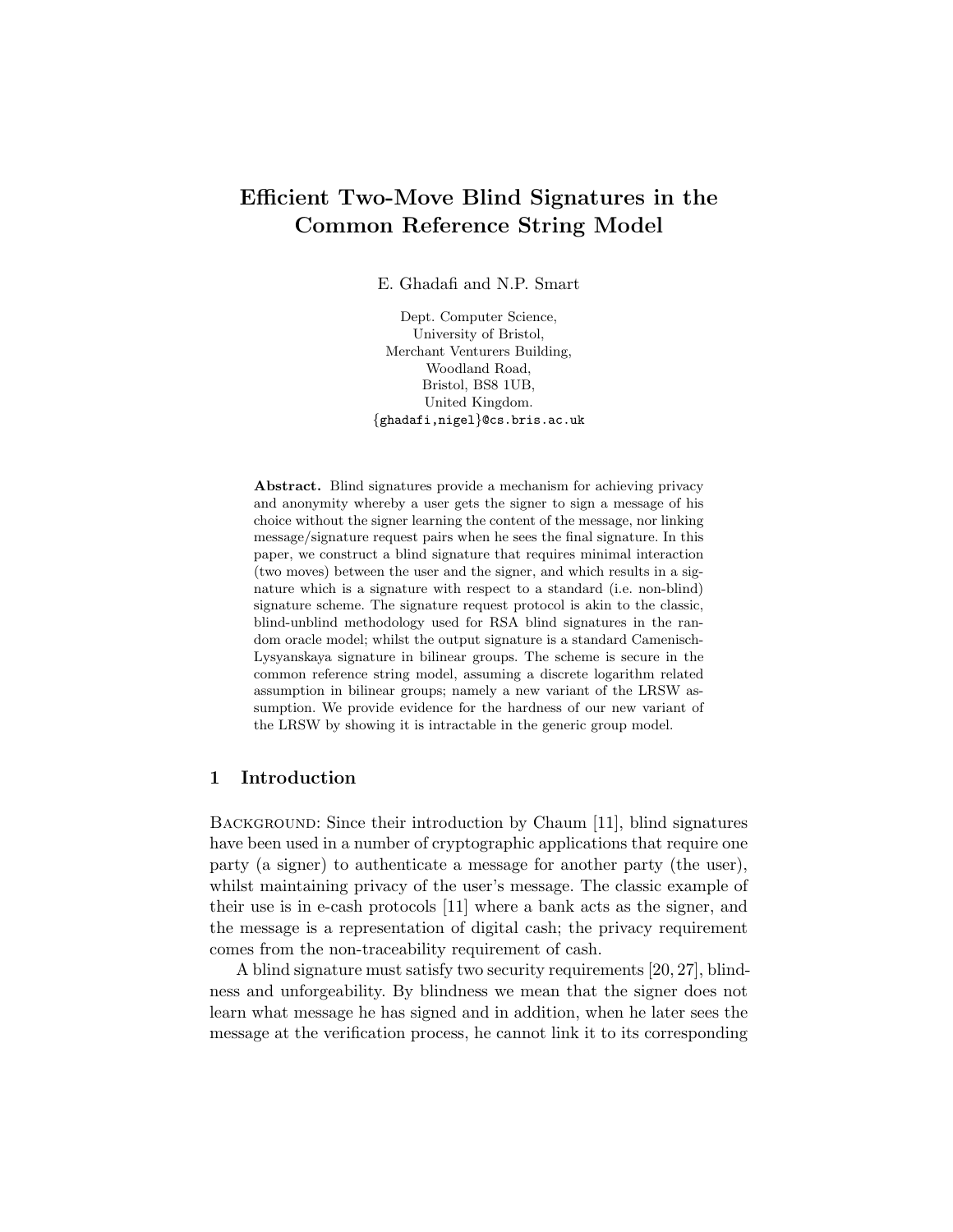signature request. Unforgeability on the other hand guarantees that the user cannot output any new signatures that he has not asked the signer to sign for him, or in other words, the number of signatures the user can compute is equal to the number of completed interactions he was involved in with the signer.

Since their introduction, a number of authors have presented blind signature algorithms based on different assumptions and in different models. For example, schemes based on factoring related assumptions have been given in the Random Oracle Model (ROM) [3], and in the Common Reference String (CRS) model [9]; schemes based on discrete logarithm related assumptions have been given in the ROM [1, 5, 27] and in the CRS model [2, 14, 25]; schemes based on a combination of discrete logarithm and factoring based assumptions have been given in the CRS model [21]; finally, in [13, 20] schemes in the CRS model are given under general assumptions.

A blind signature consists of two distinct phases. In the first phase, which we shall call the signature request phase, the user obtains from the signer the signature on the message he requires. In the second phase, the signature and message are made public and anyone can apply the public verification algorithm to verify the message/signature pair. The signature request phase is the most complex of all phases. One could consider such a phase as a general secure two-party computation, where the user has the message as his private input, whereas the signer has a secret key as his private input. After such a secure computation, the user outputs a valid blind signature on his secret message.

The "classic" blind signature schemes are in the ROM and are essentially Full-Domain-Hash (FDH) style signature schemes. In these schemes, the hash function is applied to the message, the result is then blinded and sent to the signer. The signer signs the blinded message as he would sign a normal message. On receiving the output from the signer the user then unblinds the signature using a homomorphic property of the underlying signature scheme. Such a mechanism is the basis of the original RSA based scheme of Chaum [11], which was proved secure in [3]; Chaum's scheme outputs standard RSA-FDH signatures [4]. It also forms a basis of the BLS signature [7] based blind signature scheme of Boldyreva [5]. The advantage of such schemes is that the output signature corresponds to a standard signature scheme; in these two cases RSA-FDH and BLS respectively. Our construction has a similar flavour in that the signature generation protocol is of the blind/unblind variant and that the output signature is a "standard" signature, namely a Camensich–Lysyanskaya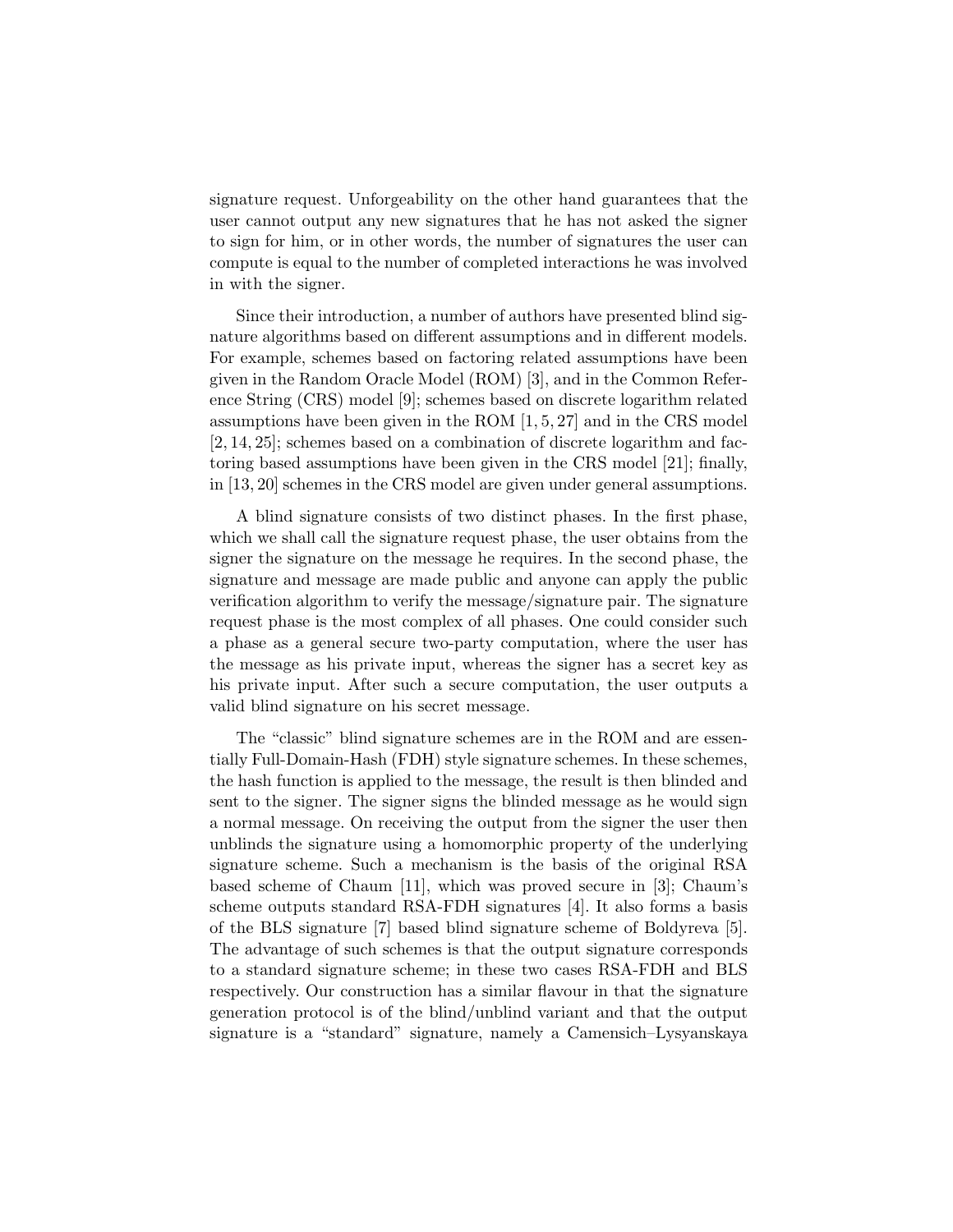(CL) signature [10]. However, we dispense with the need for random oracles and instead work in the CRS model.

PRIOR WORK IN THE CRS MODEL: Due to the round-optimal nature of a two-move signature request phase, and the desire to avoid the use of the random oracle, much recent work has focused on developing roundoptimal blind signatures in the CRS model.

In [13], Fischlin presented a scheme in the CRS model which has a two-move signature request protocol. The scheme is a generic construction from basic primitives, namely schemes for commitment, encryption and signatures as well as generic non-interactive zero knowledge (NIZK) proofs for NP-languages. The signature request protocol consists of the user sending a commitment to the message to the signer, who responds with a signature on the commitment. The user then uses this signature on the commitment to construct the blind signature, by first encrypting the commitment and the signature, and then adding a NIZK proof that the encrypted signature is a valid signature on the encrypted commitment, and that the encrypted commitment is a commitment to the specific message.

Using the notion of automorphic signatures, Fuchsbauer [14] (see also [2]) presented a variant of the construction of Fischlin, using specific efficient components. In particular, he made use of the efficient NIZK proofs of Groth and Sahai [18, 17] which hold for only specific NP-statements in bilinear groups. In Fuchsbauer's scheme, the blind signature is constructed by providing a Groth–Sahai proof of knowledge of a signature on a message (as opposed to a signature on a commitment as in Fischlin's generic construction). This makes the underlying NIZK proofs simpler, but makes use of a different signature request phase. The resulting blind signature consists of around 30 group elements, and is the most efficient round-optimal blind signature scheme in the CRS model known to date.

Fuchsbauer's scheme is based on a new intractibility assumption called the ADH-SDH assumption, which he shows holds in the Generic Group Model (GGM) [29, 23]. This is a falsifiable assumption, in the sense of Naor  $[24]$ , which is closely related to the q-SDH problem lying behind the Boneh–Boyen signature scheme [6]. However, the resulting blind signature is not a standard signature, e.g. it is not a true Boneh–Boyen signature.

In this paper, we present a round-optimal blind signature scheme in the CRS model which is significantly more efficient than Fuchsbauer's scheme; a signature only consists of three group elements. Indeed the resulting signature is a standard CL signature on the message  $m$ . We note that our required hardness assumption, being interactive, is not falsifi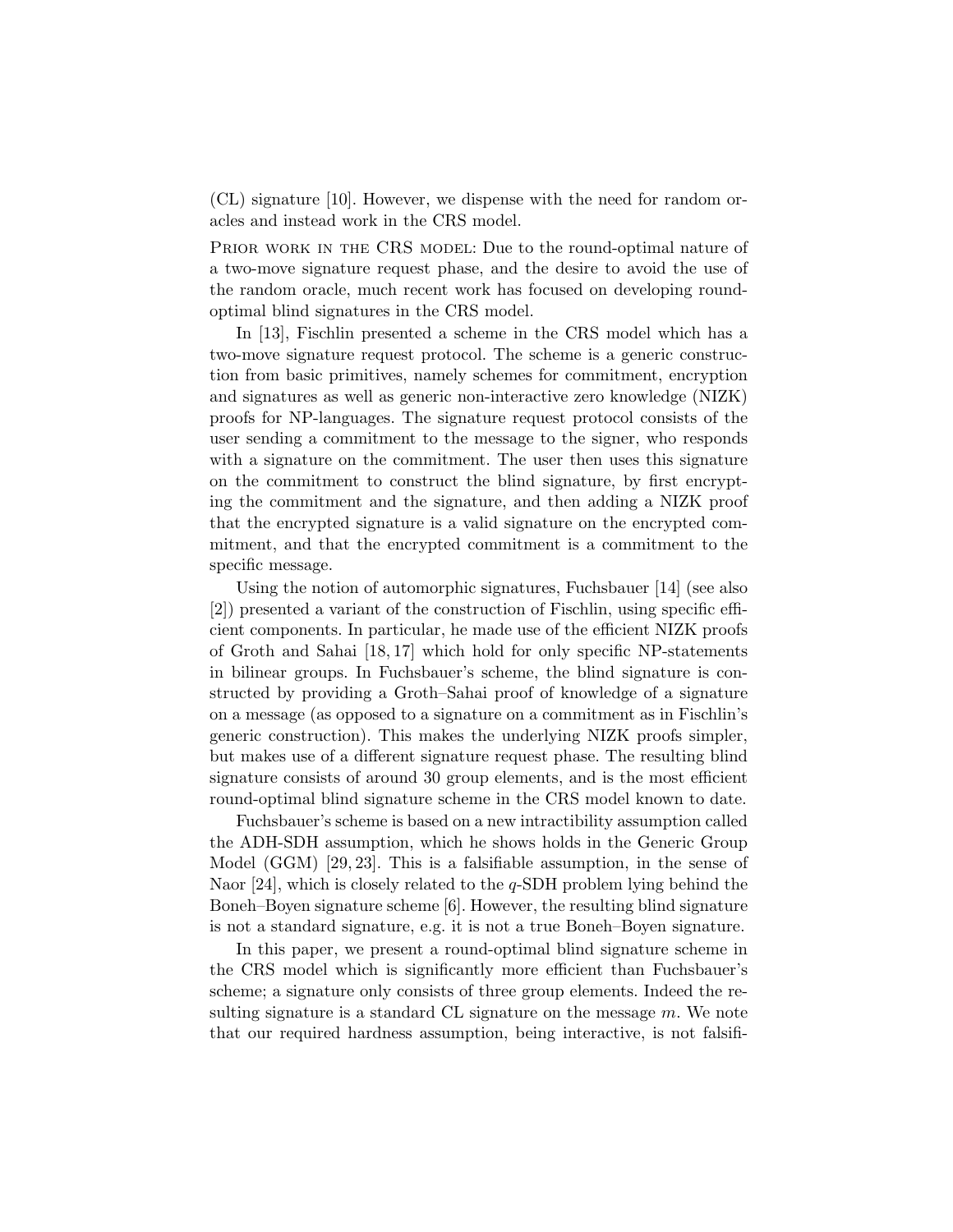able. However, this property is inherited from the underlying CL signature where the underlying hardness assumption is the LRSW assumption, which is itself interactive.

In [16], the authors present a generic round-optimal blind signature scheme in the standard model, which results in blind signatures from any standard signature scheme. However, their construction is not as efficient as our construction in the CRS model for the CL signature scheme. In particular, the generic construction of [16] requires the use of ZAPs and two-party secure function evaluation protocols.

Our Scheme: The scheme we present has a number of similarities to previous work, yet a number of distinct advantages. As already remarked it results in standard CL signatures, is optimal in the number of moves in the signing protocol, and dispenses with the need for using the ROM.

Recall that security of the RSA-FDH based blind signature is not based on the same assumption as the original RSA-FDH signature, indeed it is based on a stronger one, the same holds true for the BLS-based blind signature. In our construction the same property re assumptions holds; whilst security of the standard CL signature scheme is based on the LRSW assumption [22], the security of our scheme relies on a stronger assumption, which we call the Extended-LRSW (E-LRSW) assumption, which is itself related to the Blind-LRSW (B-LRSW) assumption previously proposed in [12]. We justify the hardness of this new assumption by presenting a proof in the GGM. We note, our proof can be modified to also justify the B-LRSW assumption in the GGM.

We note that the CRS-based scheme in [21] also outputs standard CL signatures, however, the signature request protocol requires factoringbased assumptions to provide security. Our signature request protocol is significantly simpler.

We now state some disadvantages of our scheme. Firstly, to obtain a highly efficient protocol, we work in the honestly-generated keys model; security can easily be obtained in the adversarially-generated keys model with either the addition of an extra round of communication, the addition of NIZK proofs of knowledge, or a more complex setup phase. Secondly, our scheme reduces to an interactive assumption rather than a standard cryptographic assumption. However, this is relatively standard in the construction of efficient blind signature schemes, e.g. [11, 5]. It remains an open problem to derive a (truly) efficient round-optimal blind signature scheme in the CRS model which allows adversarially-generated keys, and which reduces to a non-interactive assumption.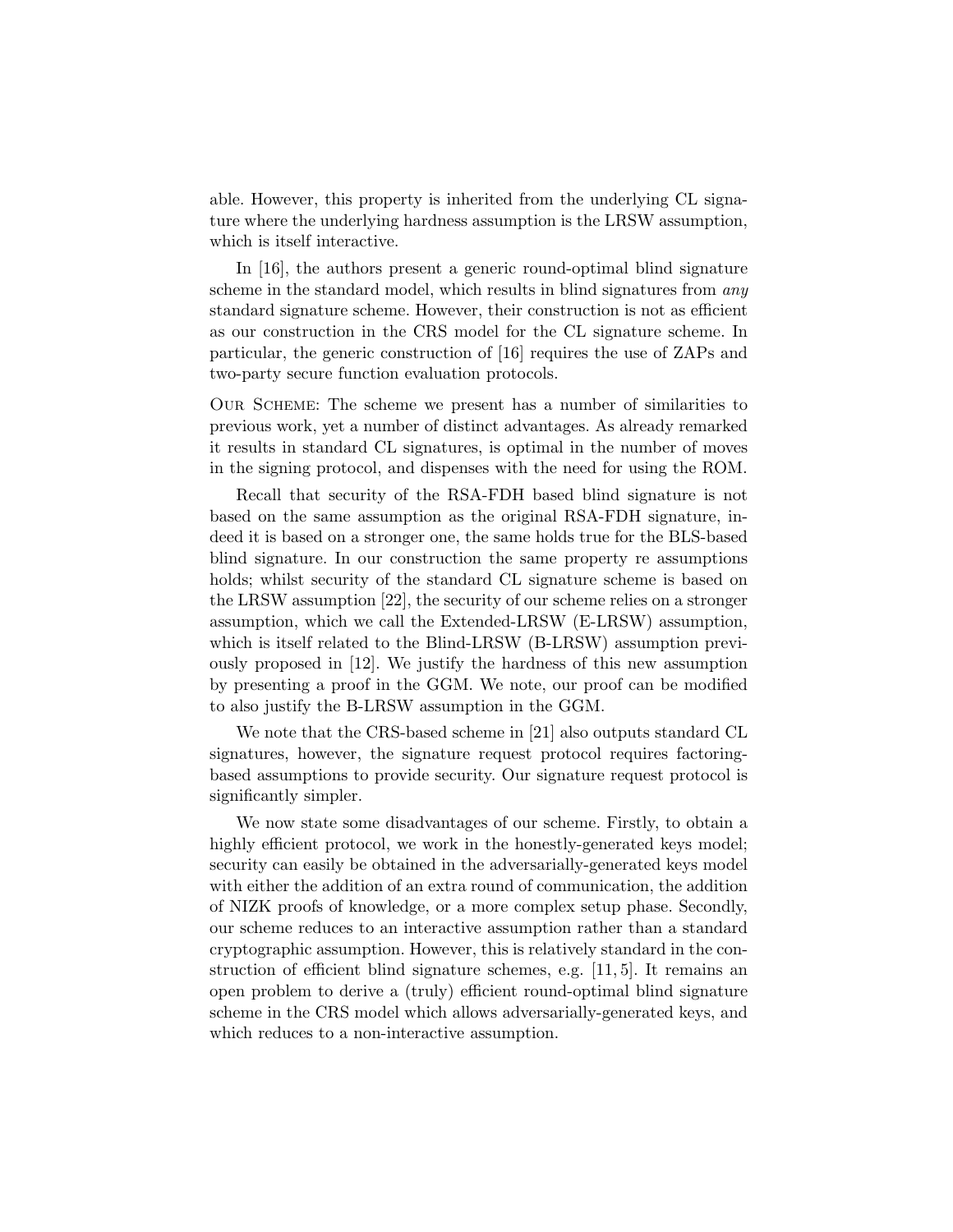PAPER ORGANIZATION: The rest of the paper is organized as follows; In Section 2 we recap on the syntax and security definitions for blind signatures. In Section 3 we recap on the basic properties of bilinear groups that we shall need, and we will present the underlying hard problems on which the security of our scheme rests. We present our scheme in Section 4, with the security proof provided in Section 5. Finally, we provide evidence for the hardness of our new intractability assumption in the GGM in Appendix A.

# 2 Syntax and Security of Blind Signatures

In this section we define the syntax of blind signatures that we shall use, as well as recap on the standard security model. Since we are focusing on signature request phases which are two-move, we specialise the syntax for this case. This is purely to make the description of the security model and our scheme more transparent.

Syntax: A blind signature scheme BS (with a two-move signature request phase) in the CRS model consists of six probabilistic polynomial time algorithms

 $BS = (Setup_{BS},KeyGen_{BS}, Request_{BS}, Iss_{BS},Unblind_{BS},Verify_{BS}).$ 

The syntax of these algorithms is defined as follows; where to aid notation all algorithms (bar  $Setup_{BS}$ ) are assumed to take as implicit input  $CRS_{BS}$ as output by  $Setupp_{BS};$ 

- Setup<sub>BS</sub> $(1^{\lambda})$ : Takes as input a security parameter  $\lambda$  and outputs a common string  $CRS_{BS}$ . We assume  $CRS_{BS}$  contains a description of the key and message spaces for the scheme.
- KeyGen<sub>BS</sub> $(1^{\lambda})$ : Takes as input the security parameter and outputs a pair of public/secret keys ( $pk_{BS}$ ,  $sk_{BS}$ ) for the signer.
- Request<sub>BS</sub> $(m, \mathsf{pk}_{\mathsf{BS}})$ : This algorithm, run by the user, takes a message m in the space of messages  $M$  and the public key  $pk_{BS}$ , and produces a signature request  $\rho$ , plus some state St (which is assumed to contain  $(m).$
- $\mathsf{lssue}_{\mathsf{BS}}(\rho, \mathsf{sk}_{\mathsf{BS}})$ : This algorithm, run by the signer, takes the signature request  $ρ$  and the secret key sk<sub>BS</sub>, and produces a pre-signature  $β$ .
- Unblind<sub>BS</sub>( $\beta$ , St, pk<sub>BS</sub>): On input of  $\beta$ , St and the public key pk<sub>BS</sub>, this algorithm produces a blind signature  $\sigma$  on m, or it outputs  $\bot$ .
- Verify<sub>BS</sub> $(m, \sigma, \mathsf{pk}_{\mathsf{BS}})$ : This is the public signature verification algorithm. This should output 1 if  $\sigma$  is a valid signature on m and 0 otherwise.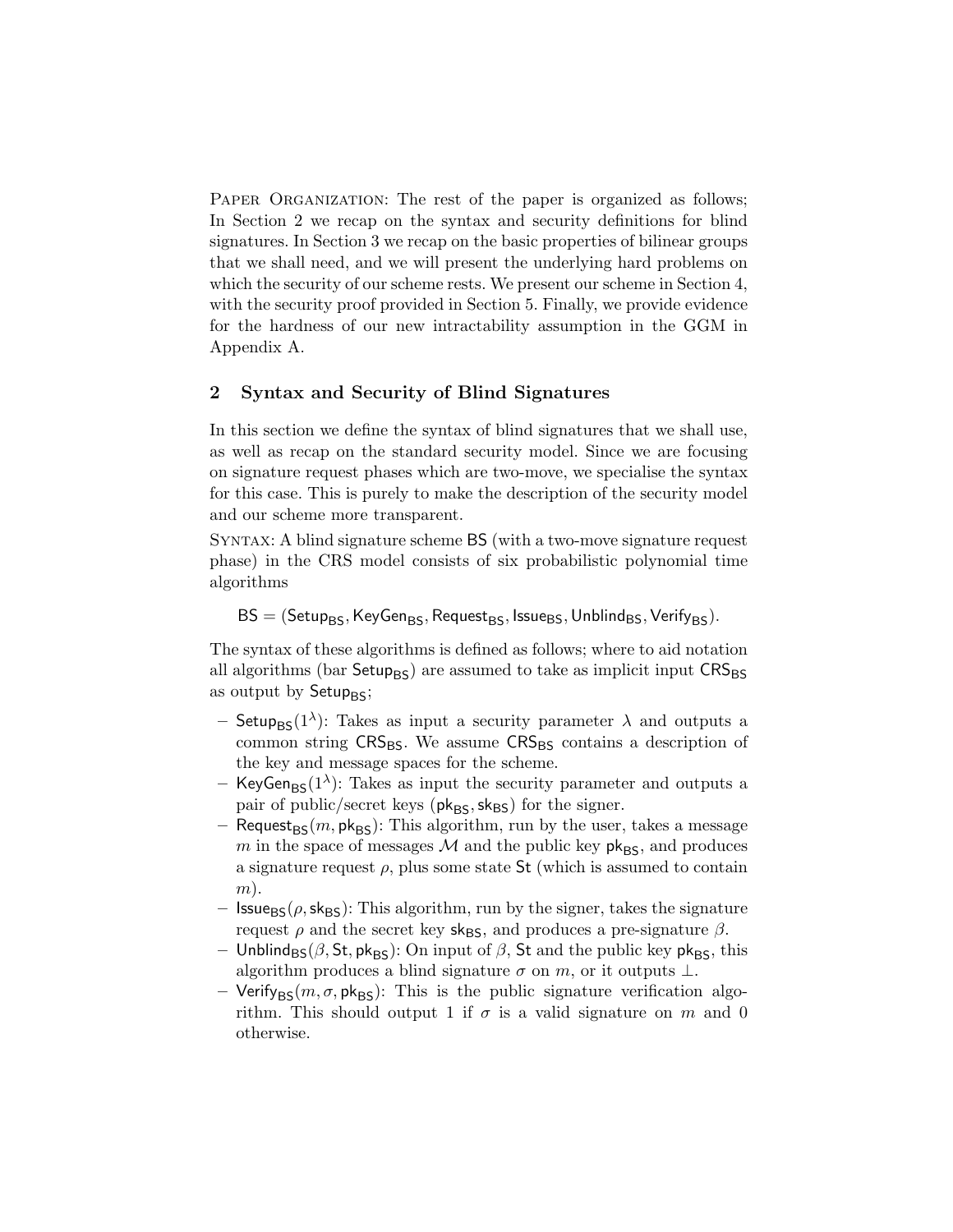Correctness of the blind signature algorithm is that if both parties behave honestly then signatures should verify, i.e. for all CRS's output by  $\mathsf{Setup}_{\mathsf{BS}}$ we have,

$$
\Pr\left[(\mathsf{pk}_{\mathsf{BS}},\mathsf{sk}_{\mathsf{BS}})\leftarrow \mathsf{KeyGen}_{\mathsf{BS}}(1^{\lambda}), m\leftarrow \mathcal{M}, (\rho,\mathsf{St})\leftarrow \mathsf{Request}_{\mathsf{BS}}(m,\mathsf{pk}_{\mathsf{BS}}),\\ \beta \leftarrow \mathsf{Issue}_{\mathsf{BS}}(\rho,\mathsf{sk}_{\mathsf{BS}}), \sigma\leftarrow \mathsf{Unblind}_{\mathsf{BS}}(\beta,\mathsf{St},\mathsf{pk}_{\mathsf{BS}}):\\ \mathsf{Verify}_{\mathsf{BS}}(m,\sigma,\mathsf{pk}_{\mathsf{BS}})=1\;\text{]}=1.
$$

SECURITY: The standard security model for blind signatures [20, 27] consists of two properties, blindness and unforgeability. Intuitively, blindness says that an adversarial signer who chooses two messages  $m_0$  and  $m_1$ and then interacts with an honest user who requests signatures on those messages (in an order unknown to the signer), is unable to tell the order in which the messages were signed upon being presented with the final unblinded signatures. On the other hand, unforgeability deals with an adversarial user whose goal is to obtain  $k+1$  distinct message/signature pairs given only k interactions with the honest signer.

Experiment:  $Exp_{BS,\mathcal{A}}^{Blind}(\lambda)$  $-$  CRS<sub>BS</sub>  $\leftarrow$  Setup<sub>BS</sub> $(1^{\lambda})$ .  $-$  (pk<sub>BS</sub>, sk<sub>BS</sub>)  $\leftarrow$  KeyGen<sub>BS</sub>(1<sup> $\lambda$ </sup>).  $(m_0, m_1, \text{St}_{\text{find}}) \leftarrow \mathcal{A}(\text{find}, \text{pk}_{\text{BS}}, \text{sk}_{\text{BS}}, \text{CRS}_{\text{BS}}).$  $- b \leftarrow \{0, 1\}.$  $(\rho_b, \mathsf{St}_b) \leftarrow \mathsf{Request}_{\mathsf{BS}}(m_0, \mathsf{pk}_{\mathsf{BS}})$ :  $-$  ( $\rho_{1-b}$ , St<sub>1−b</sub>) ← Request<sub>BS</sub>( $m_1$ , pk<sub>BS</sub>):  $(\beta_0, \beta_1, \mathsf{St}_{\text{issue}}) \leftarrow \mathcal{A}(\text{issue}, \rho_0, \rho_1, \mathsf{St}_{\text{find}}).$  $- \sigma_0 \leftarrow$  Unblind<sub>BS</sub>( $\beta_b$ , St<sub>b</sub>, pk<sub>BS</sub>).  $-σ_1 ← Unblind_{BS}(\beta_{1-b}, St_{1-b}, pk_{BS}).$ – If  $\sigma_0 = \perp$  or  $\sigma_1 = \perp$  then set  $\sigma_0 \leftarrow \perp$  and  $\sigma_1 \leftarrow \perp$ .  $- b^* \leftarrow \mathcal{A}(\text{guess}, \sigma_0, \sigma_1, \text{St}_{\text{issue}}).$  $-$  Return 1 if  $b = b^*$  else return 0.

Fig. 1. The blindness experiment

To define blindness, we consider an adversary  $A$  which has three modes find, issue and guess, running in an experiment as in Figure 1. Note that the experiment is defined for honestly-chosen keys. Our security results will hold, re blindness, for adversarially-chosen keys as long as the challenger in the blindness game is given access to the secret key as well.

We can obtain full security against adversarially-chosen keys by simply requesting a secret key holder to prove, in zero-knowledge, knowledge of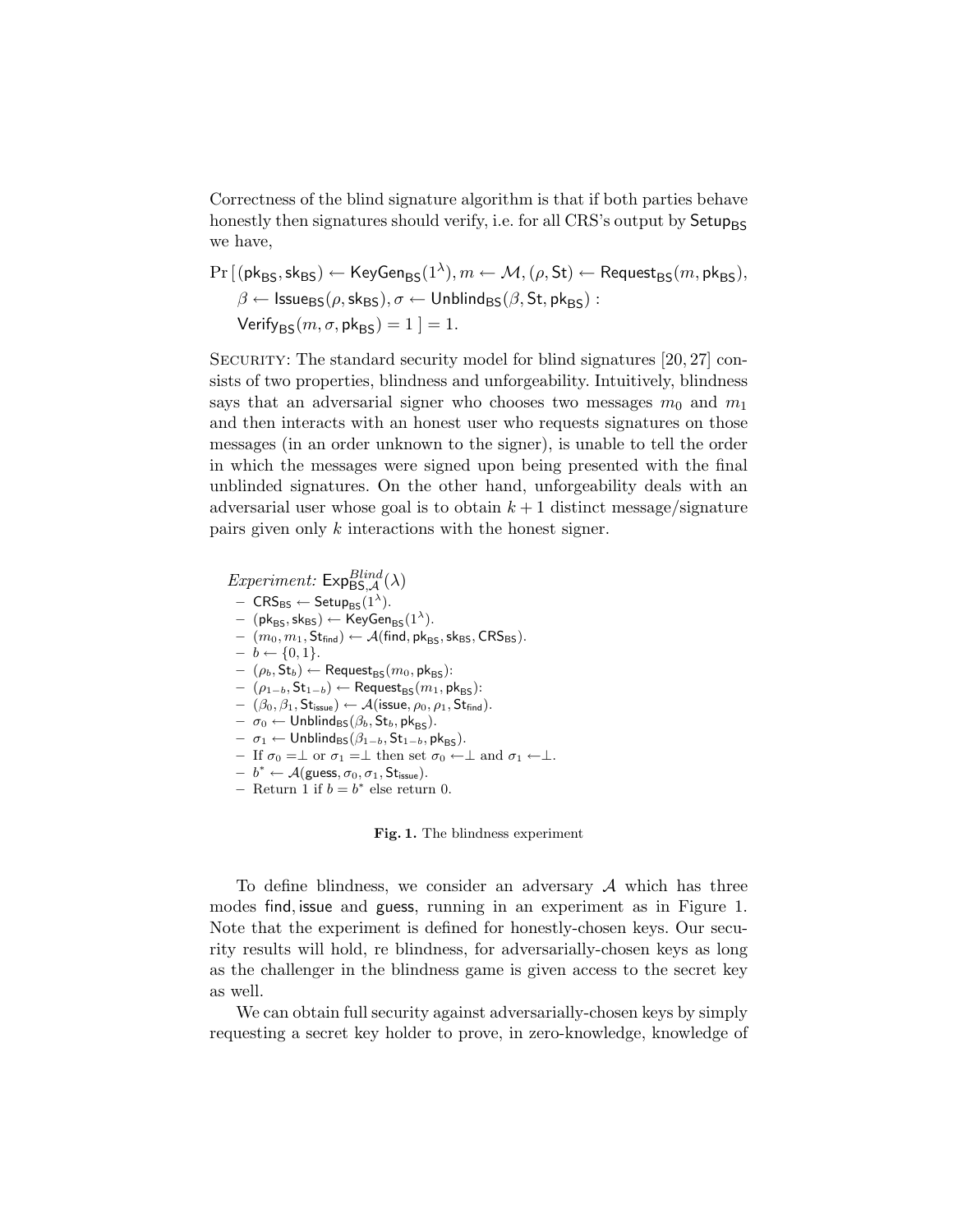the underlying secret key for a given public key, and then using, within our proof for blindness, a knowledge extractor for the zero-knowledge proof to extract the witness (i.e. the secret key). The additional security obtained from adversarially-chosen keys comes however at the expense of the zero-knowledge proof. To obtain the same number of rounds, we will require such a proof to be non-interactive, and hence costly with currently known techniques; or it can be efficient and interactive, and hence cost more rounds. Another alternative would be in the setup phase for the signer to prove knowledge of their secret keys via an (interative or non-interactive) zero-knowledge proof. In the interactive case, we would however require the ability to rewind the signer to the start of the set up phase in order to extract the secret within our proof.

Our focus is on a protocol which is efficient in the honestly-generated keys model, but extending our results (admittedly with a loss of efficiency) to the adversarially-generated keys model in one of the ways described above is trivial. We define  $\mathsf{Adv}_{\mathsf{BS},\mathcal{A}}^{Blind}(\lambda) = \left|2 \cdot \Pr[\mathsf{Exp}_{\mathsf{BS},\mathcal{A}}^{Blind}(\lambda) = 1] - 1\right|$  and we say that the scheme is *blind* if  $\mathsf{Adv}_{\mathsf{BS},\mathcal{A}}^{Blind}(\lambda)$  is a negligible function of  $\lambda$  for any polynomial time adversary  $\mathcal{A}$ .

To define unforgeability, we consider an adversary  $A$ , having oracle access to the function  $|s\angle s|_{BS}(\cdot, s\angle s)$ , for adversarially chosen first parameter, running in an experiment as in Figure 2. We define  $\mathsf{Adv}_{\mathsf{BS},\mathcal{A}}^{Unforce}(\lambda) =$  $Pr[\mathsf{Exp}_{\mathsf{BS},\mathcal{A}}^{Unforce}(\lambda) = 1]$  and we say that the scheme is *unforgeable* if  $\mathsf{Adv}_{\mathsf{BS},\mathcal{A}}^{Unforce}(\lambda)$ is a negligible function of  $\lambda$  for any polynomial time adversary  $\mathcal{A}$ .

Experiment:  $Exp_{BS,\mathcal{A}}^{Unforce}(\lambda)$ 

 $-$  CRS<sub>BS</sub>  $\leftarrow$  Setup<sub>BS</sub> $(1^{\lambda})$ .

 $-$  (pk<sub>BS</sub>, sk<sub>BS</sub>)  $\leftarrow$  KeyGen<sub>BS</sub>(1<sup> $\lambda$ </sup>).

 $-((m_1, \sigma_1), \ldots, (m_{k+1}, \sigma_{k+1})) \leftarrow \mathcal{A}^{\text{lassue}_{BS}(\cdot, \text{sk}_{BS})}(\text{pk}_{BS}, \text{CRS}_{BS}).$ 

- If  $A$  called its oracle more than  $k$  times then return 0.
- If  $\exists i, j \in \{1, ..., k+1\}$ , with  $i \neq j$ , such that  $m_i = m_j$  then return 0.
- If  $\exists i \in \{1, ..., k+1\}$  such that  $Verify_{BS}(m_i, \sigma_i, pk_{BS}) = 0$  then return 0.

Fig. 2. The Unforgeability experiment

Note that our definition of forgery is not that of strong unforgeability; we do not require the adversary to not be able to output a new signature on an old message. This is because the final signature in our scheme will be a CL signature, which is always randomizable. Hence, our blind

<sup>–</sup> Return 1.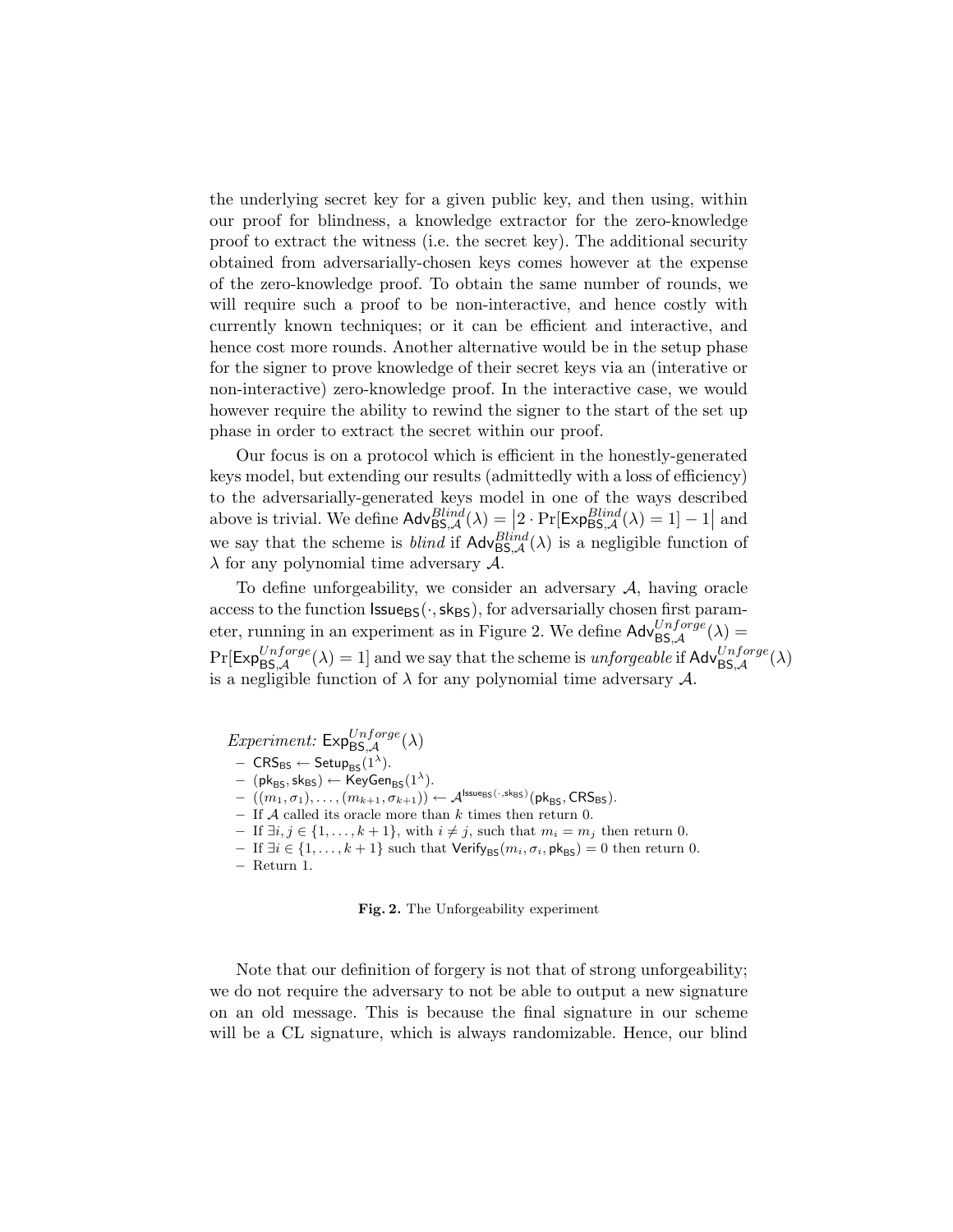signature scheme may not be suitable in applications which require the strong unforgeability definition.

### 3 Bilinear Groups and Associated Hard Problems

In this section, we introduce the basic mathematical constructs needed to present our scheme. Namely abelian groups admitting a bilinear pairing and the associated hard problems.

BILINEAR GROUPS: Bilinear groups are a set of three groups  $\mathbb{G}_1$ ,  $\mathbb{G}_2$ and  $\mathbb{G}_T$ , of prime order p, along with a bilinear map (a deterministic function)  $\hat{t}$  which takes as input one element in  $\mathbb{G}_1$  and one element in  $\mathbb{G}_2$  and outputs an element in  $\mathbb{G}_T$ . We shall write  $\mathbb{G}_1$  and  $\mathbb{G}_2$  additively (with identity element 0), and  $\mathbb{G}_T$  multiplicatively (with identity element 1), and write  $\mathbb{G}_1 = \langle P_1 \rangle, \mathbb{G}_2 = \langle P_2 \rangle$ , for two explicitly given generators  $P_1$  and  $P_2$ . Multiplication by an integer x in the group  $\mathbb{G}_1$  (resp.  $\mathbb{G}_2$ ) will be denote by  $[x]P_1$  (resp.  $[x]P_2$ ). We define  $\mathcal{P} = (p, \mathbb{G}_1, \mathbb{G}_2, \mathbb{G}_T, \hat{t}, P_1, P_2)$ to be the set of pairing group parameters.

The function  $t<sub>1</sub>$  must have the following three properties:

1. Bilinearity:  $\forall Q_1 \in \mathbb{G}_1, \forall Q_2 \in \mathbb{G}_2, \forall x, y \in \mathbb{Z}$ , we have

$$
\hat{t}([x]Q_1, [y]Q_2) = \hat{t}(Q_1, Q_2)^{xy}.
$$

- 2. Non-Degeneracy: The value  $\hat{t}(P_1, P_2)$  generates  $\mathbb{G}_T$ .
- 3. The function  $\hat{t}$  is efficiently computable.

In practice, there are a number of different types of bilinear groups one can take, each giving rise to different algorithmic properties and different hard problems. Following [15] we categorize pairings into three distinct types (other types are possible, but the following three are the main ones utilized in practical protocols).

- **Type-1**: This is the symmetric pairing setting in which  $\mathbb{G}_1 = \mathbb{G}_2$ .
- **Type-2**: Here we have  $\mathbb{G}_1 \neq \mathbb{G}_2$ , but there is an efficiently computable isomorphism  $\psi : \mathbb{G}_2 \longrightarrow \mathbb{G}_1$  where  $\psi(P_2) = P_1$ .
- **Type-3**: Again  $\mathbb{G}_1 \neq \mathbb{G}_2$ , but now there is no known efficiently computable isomorphism.

In this paper, we shall always consider Type-3 pairings. Such pairings can be efficiently realised; by taking  $\mathbb{G}_1$  to be the set of points of order p of an elliptic curve over  $\mathbb{F}_q$  with a "small" embedding degree k; by taking  $\mathbb{G}_2$  to be the set of points of order p on a twist of the same elliptic curve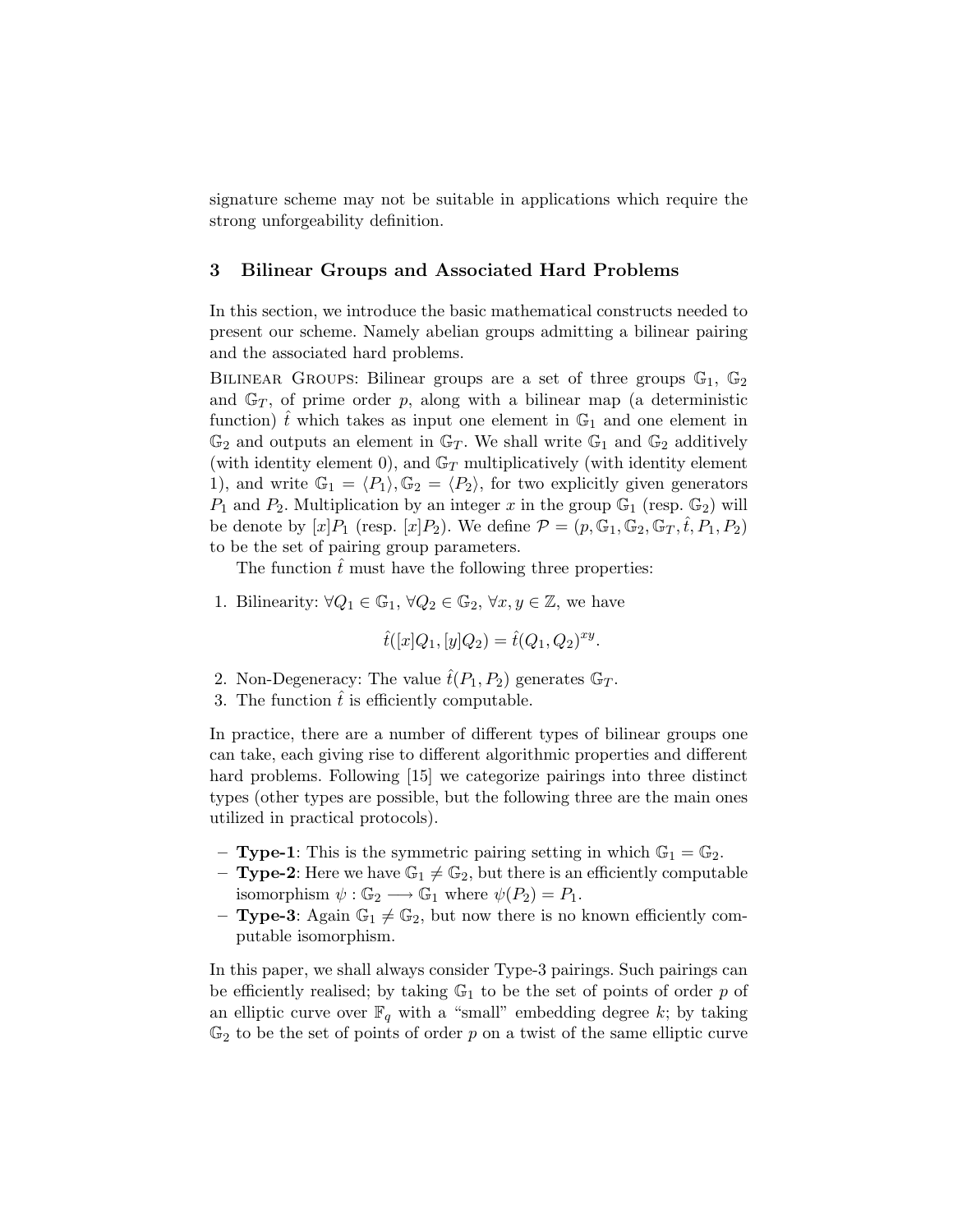over  $\mathbb{F}_{q^e}$ , for some divisor e of k; and  $\mathbb{G}_T$  to be the subgroup of order p in the finite field  $\mathbb{F}_{q^k}$ .

For a security parameter  $\lambda$ , we let  $\mathsf{Setup}_{\mathsf{Grp}}(1^{\lambda})$  denote an algorithm which produces a pairing group instance  $P$  of Type-3.

HARD PROBLEMS: The security of our scheme rests on a variant of the following assumption, introduced in [22] in the case of Type-1 pairings; we present this problem in it generality for all pairings,

**Definition 1 (LRSW Assumption).** If  $A$  is an algorithm which is given access to an oracle  $\mathcal{O}_{[x]P_2,[y]P_2}(\cdot)$  that on input of  $m \in \mathbb{F}_p$  outputs  $(A, B, C) = (A, [y]A, [x + m \cdot x \cdot y]A),$  for some random  $A \in \mathbb{G}_1 \setminus \{0\},$  we let Q denote the set of queries made by A to  $\mathcal{O}_{[x]P_2,[y]P_2}(\cdot)$ .

The LRSW assumption is said to hold for the output of  $Setup_{Gro}$  if for all probabilistic polynomial time adversaries A, and all outputs of Setup<sub>Grp</sub>, the following probability is negligible in the security parameter  $\lambda$ ,

$$
\Pr[x \leftarrow \mathbb{F}_p, y \leftarrow \mathbb{F}_p, X \leftarrow [x]P_2, Y \leftarrow [y]P_2, (Q, m, A, B, C) \leftarrow \mathcal{A}^{\mathcal{O}_{X,Y}(\cdot)}(\mathcal{P}, X, Y) : m \notin Q \land m \in \mathbb{F}_p \setminus \{0\} \land A \in \mathbb{G}_1 \setminus \{0\} \land B = [y]A \land C = [x + m \cdot x \cdot y]A \}
$$

In [22], it was shown that the LRSW assumption holds in the GGM and is independent of the DDH assumption. The LRSW assumption is the underlying hard problem behind the Camenisch–Lysyanskaya (CL) signature scheme.

Definition 2 (Camenisch–Lysyanskaya Signature Scheme). The CL signature scheme is given by the following triple of algorithms given an output  $P$  of Setup<sub>Grp</sub> $(1^{\lambda})$ .

- $-$  KeyGen $(\mathcal{P})$ :  $Set$  sk $_{CL} \leftarrow (x, y) \in \mathbb{F}_p^2$  and  $pk_{CL} \leftarrow (X, Y) = ([x]P_2, [y]P_2)$ .
- $-$  Sign(m, sk<sub>CL</sub>): Select  $A \leftarrow \mathbb{G}_1 \setminus \{0\}$ , and then set  $B \leftarrow [y]A, C =$  $[x + m \cdot x \cdot y]A$ . Output  $(A, B, C)$ .
- Verify $(m, (A, B, C), \mathsf{pk}_{CL})$ : Output true if and only if  $\hat{t}(B, P_2) = \hat{t}(A, Y)$ and  $\hat{t}(C, P_2) = \hat{t}(A, X) \cdot \hat{t}(B, X)^m$ .

Indeed, the LRSW problem and the EF-CMA security of the CL signature scheme are equivalent since the oracle in the LRSW assumption produces CL signatures, and the output of the adversary against the LRSW assumption corresponds precisely to a forger who can construct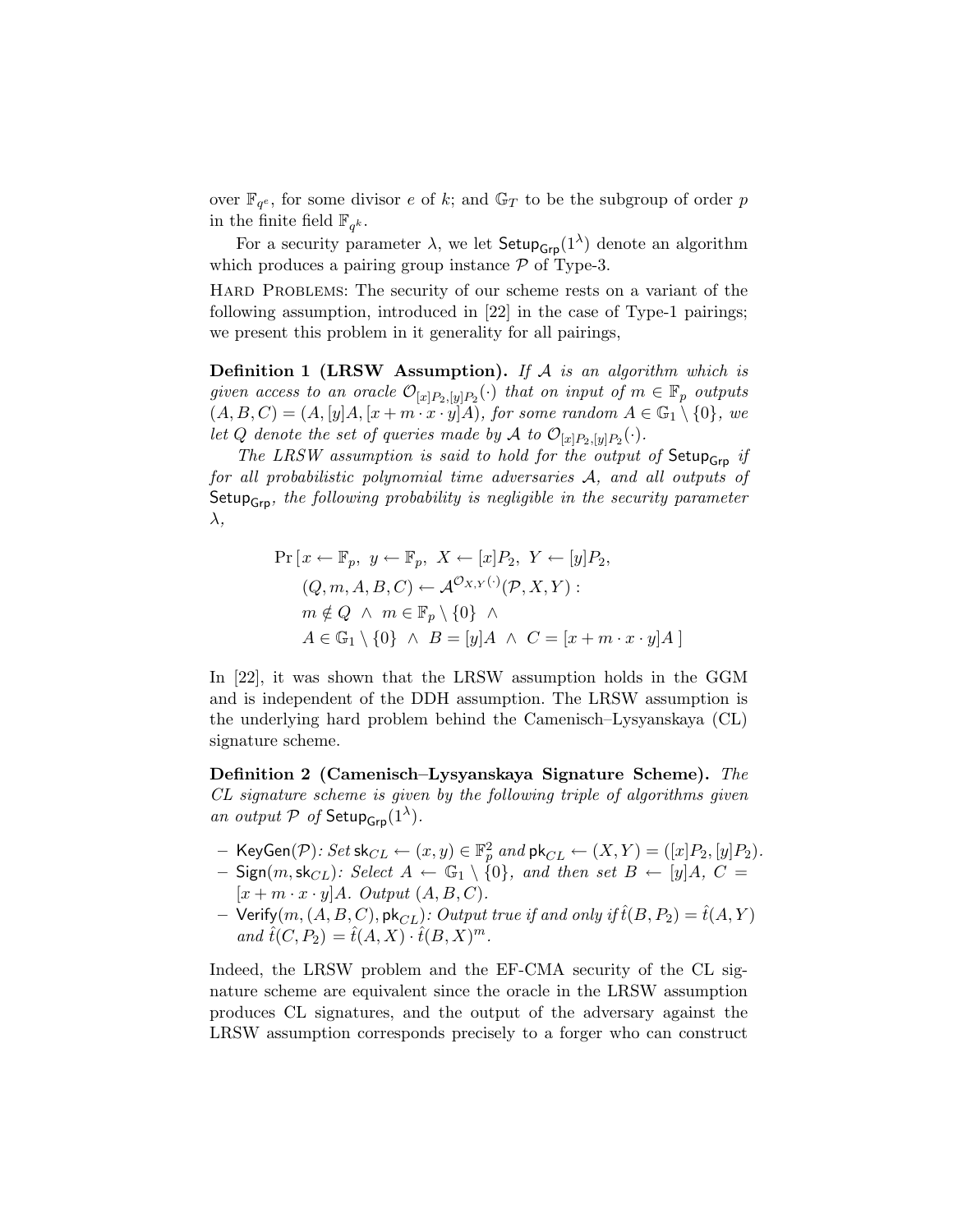one more CL signature. This is mirrored below in the relationship between the hardness of our E-LRSW assumption and the unforgeability of our scheme.

We shall require a strengthening of the LRSW assumption, a variant of which was first proposed by Chen et. al [12]. We first present the strengthening of Chen et. al, called the Blind-LRSW assumption, and then we present our modification which we call the Extended-LRSW assumption (E-LRSW).

In the B-LRSW problem the oracle provided to the adversary does not take as input an element  $m \in \mathbb{F}_p$ , but instead takes as input an element  $M \in \mathbb{G}_1$ . The output of the oracle is a CL signature on the discrete logarithm m of M with respect to  $P_1$ . The output of the adversary against this modified LRSW assumption is still a valid CL signature on a new element  $m$ . Following [12] we call this the Blind-LRSW (B-LRSW) assumption, since the adversary is given access to an oracle which can produce what are in effect blinded signatures. Formally we define

**Definition 3 (B-LRSW Assumption).** If  $A$  is an algorithm which is given access to an oracle, denoted by  $\mathcal{O}_{[x]P_2,[y]P_2}^B(\cdot)$ , that on input of  $M = [m]P_1 \in \mathbb{G}_1$  outputs  $(A, B, C) = (A, [y]A, [x + m \cdot x \cdot y]A)$ , for some random  $A \in \mathbb{G}_1 \setminus \{0\}$ , we let Q denote the set of queries made by A to  $\mathcal{O}^B_{[x]P_2,[y]P_2}(\cdot).$ 

The  $\overline{B}$ -LRSW assumption is said to hold for the output of Setup<sub>Grp</sub> if for all probabilistic polynomial time adversaries A, and all outputs of Setup<sub>Grp</sub>, the following probability is negligible in the security parameter λ,

$$
\Pr[x \leftarrow \mathbb{F}_p, y \leftarrow \mathbb{F}_p, X \leftarrow [x]P_2, Y \leftarrow [y]P_2,
$$
  

$$
(Q, m, A, B, C) \leftarrow \mathcal{A}^{\mathcal{O}_{X,Y}^B(\cdot)}(\mathcal{P}, X, Y) :
$$
  

$$
[m]P_1 \notin Q \land m \in \mathbb{F}_p \setminus \{0\} \land
$$
  

$$
A \in \mathbb{G}_1 \setminus \{0\} \land B = [y]A \land C = [x + m \cdot x \cdot y]A]
$$

Note that the oracle in the B-LRSW assumption, given access to  $x$  and y, can compute its response by choosing  $a \in \mathbb{F}_p$  at random and outputing the triple  $([a]P_1, [a \cdot y]P_1, [a \cdot x]P_1 + [a \cdot x \cdot y]M)$ , i.e. the oracle does not need to be able to solve discrete logarithms if it has access to  $x$  and  $y$ .

Also note, since an oracle query to  $\mathcal{O}_{X,Y}(\cdot)$  can be simulated with an oracle query to  $\mathcal{O}_{X,Y}^B(\cdot)$ , and the output of the adversaries in the two problems is essentially identical, that an adversary  $\mathcal{A}^B$  against the LRSW assumption can be turned into an adversary against the B-LRSW as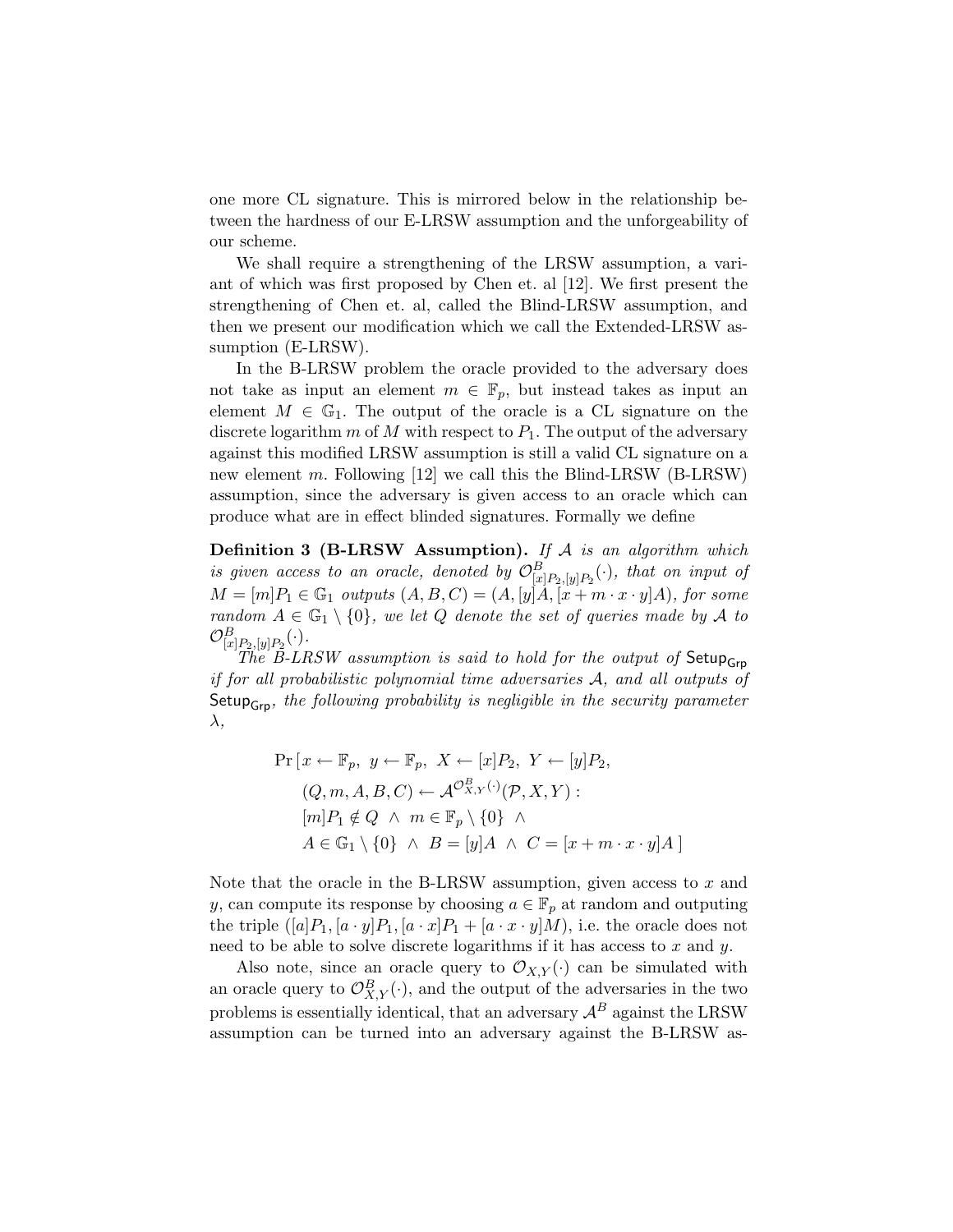sumption (but it appears not vice-versa). Thus, the B-LRSW assumption is stronger than the LRSW assumption.

In our hard problem, shown to hold in the GGM in Appendix A, we extend the oracle in the B-LRSW assumption to provide some additional data about the values  $A$ ,  $x$  and  $y$ , with respect to a new public key element  $Z = [z]P_1$ . The output of the adversary still being a Camenisch-Lysyanskaya signature.

**Definition 4 (E-LRSW Assumption).** If  $A$  is an algorithm which is given access to an oracle, denoted by  $\mathcal{O}_{[x]P_2,[y]P_2,[z]P_1}^E(\cdot)$ , that on input of  $M = [m]P_1 \in \mathbb{G}_1$  (for some unknown value of m) outputs  $(A, B, C, D) =$  $(A, [y]A, [x + m \cdot x \cdot y]A, [x \cdot y \cdot z]A),$  for some random  $A \in \mathbb{G}_1 \setminus \{0\},$  we let q denote the number of queries made by A to  $\mathcal{O}_{[x]P_2,[y]P_2,[z]P_1}^E(\cdot)$ .

The E-LRSW assumption is said to hold for the output of  $Setup_{Grp}$ , if for all probabilistic polynomial time adversaries A, and all outputs of Setup<sub>Grp</sub>, the following probability is negligible in the security parameter λ,

$$
\begin{aligned}\n\mathsf{Adv}_{\mathsf{E-LRSW},\mathcal{A}}(\lambda) &= \Pr\left[x \leftarrow \mathbb{F}_p, \ y \leftarrow \mathbb{F}_p, \ z \leftarrow \mathbb{F}_p, \\
X \leftarrow [x]P_2, \ Y \leftarrow [y]P_2, \ Z \leftarrow [z]P_1 \\
(\{m_i, A_i, B_i, C_i\}_{i=1}^{q+1}) &\leftarrow \mathcal{A}^{O_{X,Y,Z}^{E}(\cdot)}(\mathcal{P}, X, Y, Z) : \\
\text{For all } 1 \leq i \leq q+1 \text{ we have } m_i \in \mathbb{F}_p \setminus \{0\} \ \land \\
A_i \in \mathbb{G}_1 \setminus \{0\} \ \land \ B_i = [y]A_i \ \land \ C_i = [x + m_i \cdot x \cdot y]A_i \\
\land \ (if \ i \neq j \text{ then } m_i \neq m_j) \]\n\end{aligned}
$$

Note we present this assumption in terms of a one-more problem rather than in the form of the B-LRSW assumption. This is because the extra item D allows the adversary to "open" the signature in one of a number of ways, if he can recover z by solving the underlying discrete logarithm problem. However, the intuition is that he needs to commit to how he is going to open the signature before he sends the request to the oracle. We formalise this intuition when we present a proof in the GGM of the difficulty of the E-LRSW problem.

We note that our E-LRSW assumption is in some sense to the LRSW assumption, as the HSDH assumption from [8] is to the SDH assumption. In that the "queries"  $([1/(x+c_i)]P_1, c_i)$  in the SDH assumption are replaced by "blinded queries"  $([1/(x + c_i)]P_1, [c_i]Q_1, [c_i]P_2)$  in the HSDH assumption, and the output value  $([1/(x+c^*)]P_1, c^*)$  in the SDH assumption is replaced by the blinded output value  $([1/(x+c^*)]P_1,[c^*]Q_1,[c^*]P_2)$ in the HSDH assumption, where  $P_1 \in \mathbb{G}_1$ ,  $P_2 \in \mathbb{G}_2$ ,  $Q_1 \leftarrow \mathbb{G}_1$ ,  $x, c_i \leftarrow \mathbb{Z}_p^*$ and some  $c^* \in \mathbb{Z}_p^*$  where  $c^* \notin \{c_i\}.$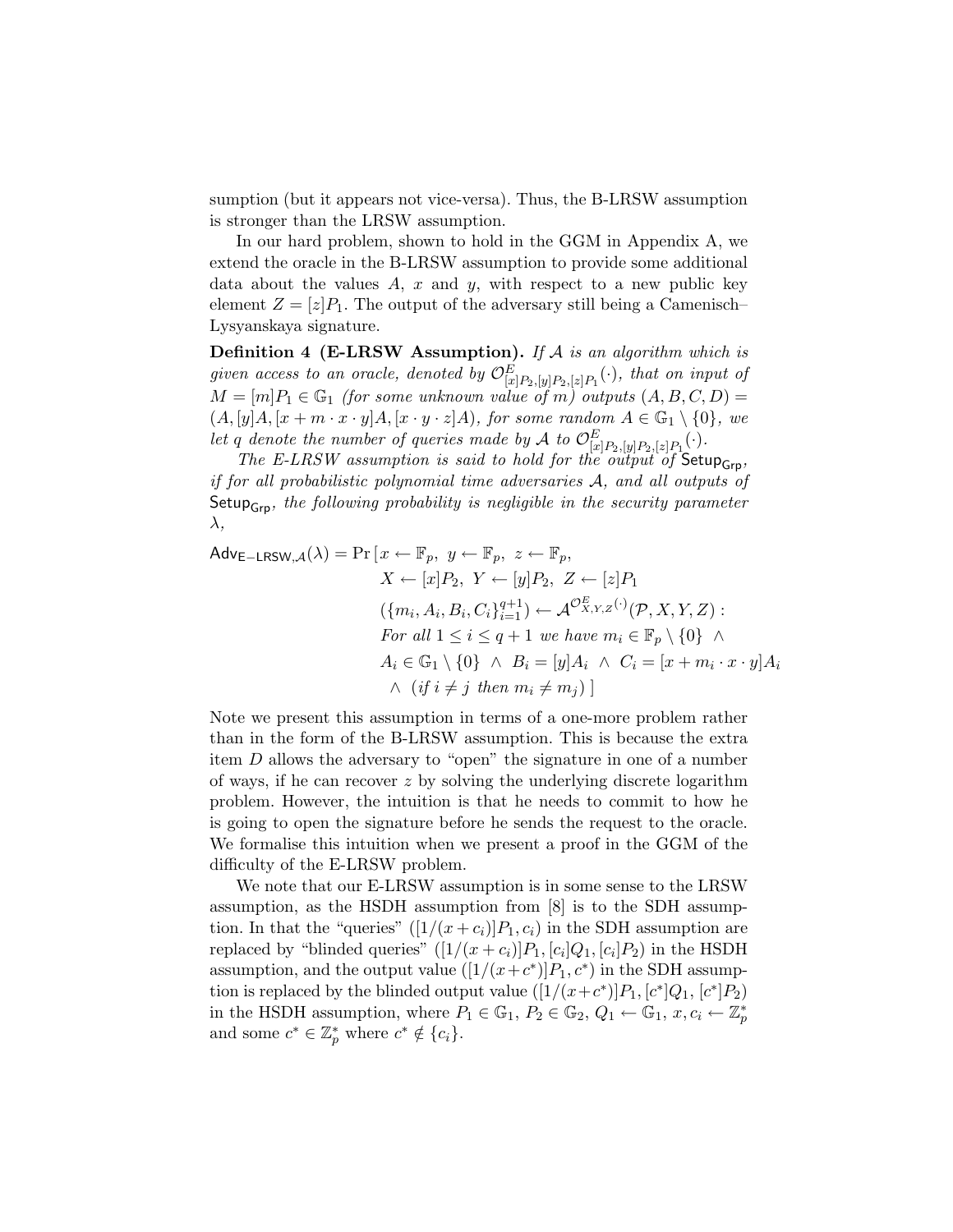Recall the blind signature scheme below is akin to the blind-unblind schemes in the ROM, such as those based on RSA. It should therefore not be surprising that we need to strengthen the security assumption of the underling signature scheme so as to cope with blindness properties. This is exactly what is required for the ROM-based RSA and discrete logarithm based schemes [3, 5]

#### 4 Our Scheme

 $\mathsf{Setup}_{\mathsf{BS}}(1^\lambda)$ :  $- \mathcal{P} \leftarrow \mathsf{Setup}_{\mathsf{Grp}}(1^\lambda).$  $- z \leftarrow \mathbb{F}_p$ .  $- Z \leftarrow [z] P_1.$  $- \mathcal{M} := \mathbb{F}_p \setminus \{0\}.$  $-$  CRS<sub>BS</sub>  $\leftarrow$  ( $\mathcal{P}, Z, \mathcal{M}$ ).  $-$  Output CRS<sub>BS</sub>. Request $_{BS}(m, \mathsf{pk}_{BS})$ :  $- r \leftarrow \mathbb{F}_p$ . – Co ←  $[m]P_1 + [r]Z$ .  $- \ \rho \leftarrow \mathsf{Co}, \, \mathsf{St} \leftarrow (m,r).$ – Output  $(\rho, \mathsf{St})$ . Unblind $_{BS}(\beta, St, pk_{BS})$ : – Parse  $\beta$  as  $(A, B, C, D)$ . – Parse St as  $(m, r)$ .  $- C \leftarrow C - [r]D.$ – If Verify<sub>BS</sub> $(m, (A, B, C), \mathsf{pk}_{\mathsf{BS}}) = 0$ • Return ⊥. –  $t$  ←  $\mathbb{F}_p \setminus \{0\}.$  $- A \leftarrow [t]A, B \leftarrow [t]B, C \leftarrow [t]C.$  $- \sigma \leftarrow (A, B, C).$ – Output σ.  $\mathsf{KeyGen}_{\mathsf{BS}}(1^\lambda)$ :  $- x, y \leftarrow \mathbb{F}_p$ . – X ← [x]P2. – Y ← [y]P2.  $-$  sk<sub>BS</sub>  $\leftarrow (x, y)$ , pk<sub>BS</sub>  $\leftarrow (X, Y)$ . – Output ( $pk_{BS}$ , sk<sub>BS</sub>).  $\mathsf{Issue}_{\mathsf{BS}}(\rho,\mathsf{sk}_{\mathsf{BS}})$ : – Parse  $\rho$  as Co. –  $a \leftarrow \mathbb{F}_p \setminus \{0\}.$  $- A \leftarrow [a] P_1.$  $- B \leftarrow [a \cdot y] P_1.$  $-C \leftarrow [a \cdot x]P_1 + [a \cdot x \cdot y]$ Co.  $- D \leftarrow [a \cdot x \cdot y]Z.$  $– \beta \leftarrow (A, B, C, D).$ – Output β. Verify $_{BS}(m, \sigma, \mathsf{pk}_{BS})$ : – Parse  $\sigma$  as  $(A, B, C)$ . – If  $A = 0$  or  $\hat{t}(A, Y) \neq \hat{t}(B, P_2)$ or  $\hat{t}(C, P_2) \neq \hat{t}(A, X) \cdot \hat{t}(B, X)^m$ • Return 0. – Return 1.

Fig. 3. Our blind signature scheme

In Figure 3, we define the algorithms which make up our blind signature scheme. Notice, that  $\beta$  contains a CL signature on the "hidden" message  $m + z \cdot r$ , but no party knows the value of z. The signer is signing a message he does not know. Indeed, the user also does not know the message (unless he picks  $r = 0$ ), but he is able to unblind this signature to produce a valid CL signature on  $m$  using his value  $r$ . To see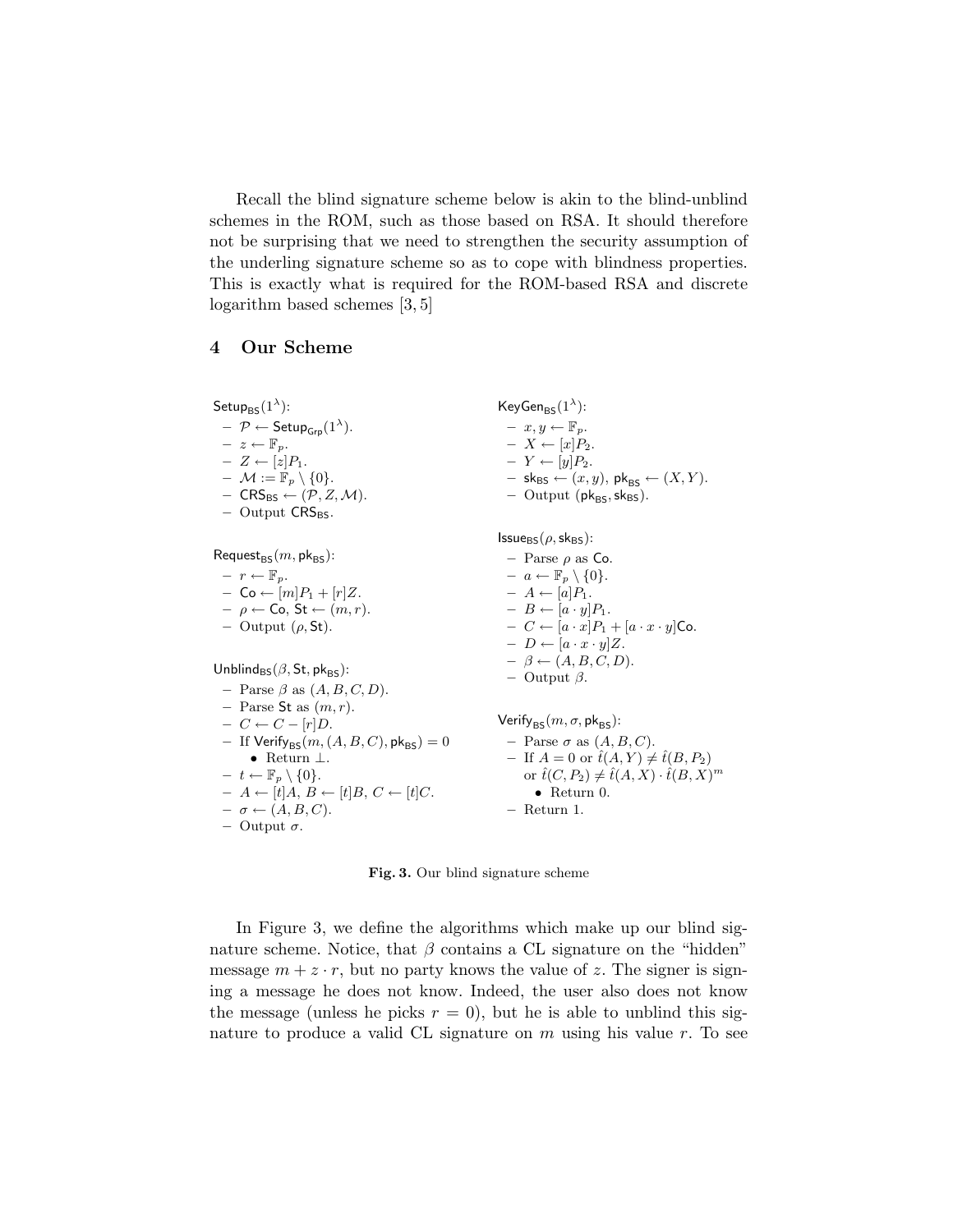that the unblinded signature is valid, notice that the value of C (before multiplication by  $t$ ) is equal to

$$
C = ([a \cdot x]P_1 + [a \cdot x \cdot y]C_0) - [r]D,
$$
  
= [x]A + [a \cdot x \cdot y] \cdot ([m]P\_1 + [r]Z) - [r]D,  
= [x + m \cdot x \cdot y]A + [a \cdot x \cdot y \cdot r]Z - [r]D,  
= [x + m \cdot x \cdot y]A.

Then notice, that even the revealed signature provides no linkage with the values signed, due to the fact that CL signatures for Type-3 pairings are unlinkable once randomized. In our security proof we will confirm this intuition.

# 5 Proof of Security

First we prove that the scheme is blind, then we show that it is unforgeable.

Theorem 1. The above blind signature scheme is perfectly blind. In particular, if  $A$  is an adversary against the blindness of the above blind signature scheme, then

$$
\mathsf{Adv}_{\mathsf{BS}, \mathcal{A}}^{\mathit{Blind}}(\lambda) = 0.
$$

Proof. We reduce blindness to the hiding property of Pedersen commitments [26], which is defined by the following experiment:

*Experiment:* 
$$
\exp_{\text{Pedersen},\mathcal{C}}^{Hiding}(\lambda)
$$
\n $-\text{sk} \leftarrow \mathbb{F}_p, b \leftarrow \{0,1\}, r_0, r_1 \leftarrow \mathbb{F}_p.$ \n $-\text{pk} \leftarrow [\text{sk}]P_1.$ \n $-(m_0, m_1, \text{St}) \leftarrow C_1(\text{pk}), \text{ with } m_i \in \mathbb{F}_p.$ \n $-C_0 \leftarrow [m_b]P_1 + [r_0]\text{pk}.$ \n $-C_1 \leftarrow [m_{1-b}]P_1 + [r_1]\text{pk}.$ \n $-b' \leftarrow C_2(C_0, C_1, \text{St}).$ \n $-\text{ If } b = b' \text{ then return 1, else return 0.}$ 

If  $\mathcal C$  is an adversary in the above experiment then we define

$$
\mathsf{Adv}^{Hiding}_{\mathsf{Pedersen}, \mathcal{C}}(\lambda) = |2 \cdot \Pr[\mathsf{Exp}^{Hiding}_{\mathsf{Pedersen}, \mathcal{C}}(\lambda) = 1] - 1|.
$$

That Pedersen commitments are perfectly hiding is a classic result. Thus, we have  $\mathsf{Adv}_{\mathsf{Pedersen},\mathcal{C}}^{Hiding}(\lambda) = 0$ , i.e.  $\Pr[\mathsf{Exp}_{\mathsf{Pedersen},\mathcal{C}}^{Hiding}(\lambda) = 1] = 1/2$ .

We now turn to the security game for blindness for our blind signature scheme. We let  $G_0$  denote the experiment played by the adversary  $A$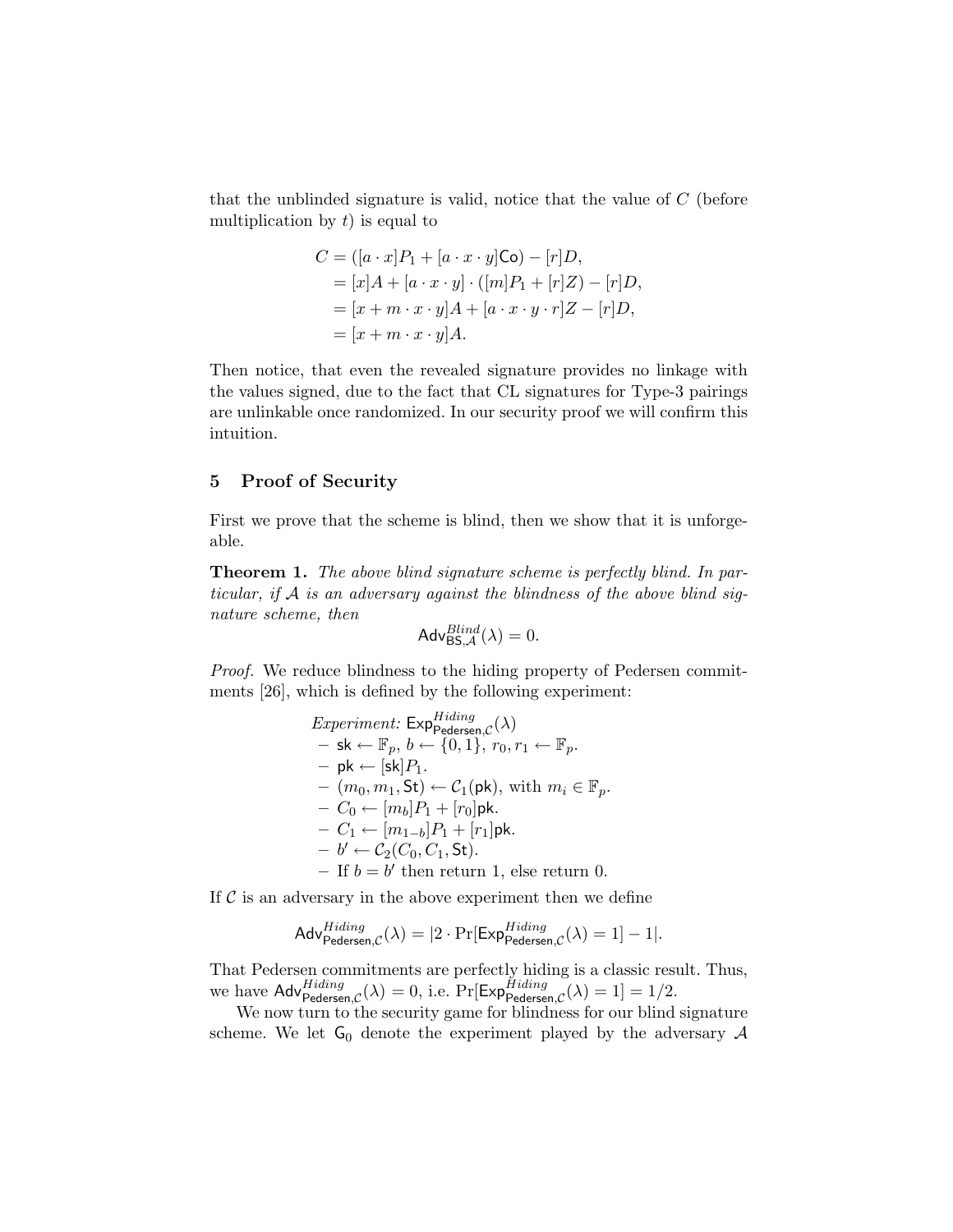against the blindness property of the scheme, see Figure 4. We let  $E$ denote the event that the guess stage of the adversary is passed the pair  $(\sigma_0, \sigma_1) = (\perp, \perp)$ . We clearly have

$$
\begin{aligned} \Pr[\mathsf{Exp}_{\mathsf{BS},\mathcal{A}}^{Blind}(\lambda) = 1] &\leq \Pr[E] \cdot \Pr[\mathsf{Exp}_{\mathsf{BS},\mathcal{A}}^{Blind}(\lambda) = 1 | E] \\ &+ \Pr[\neg E] \cdot \Pr[\mathsf{Exp}_{\mathsf{BS},\mathcal{A}}^{Blind}(\lambda) = 1 | \neg E]. \end{aligned}
$$

It is clear that in the case that the event  $E$  happens, then the adversary A can be turned into an adversary against the Pedersen commitments  $Co<sub>0</sub>$  and  $Co<sub>1</sub>$ . We hence have that

$$
\Pr[\mathsf{Exp}_{\mathsf{BS},\mathcal{A}}^{\mathit{Blind}}(\lambda) = 1 | E] = \Pr[\mathsf{Exp}_{\mathsf{Pedersen},\mathcal{C}}^{\mathit{Hiding}}(\lambda)] = 1/2.
$$

In the following, we will show that we also have

$$
\Pr[\mathsf{Exp}_{\mathsf{BS},\mathcal{A}}^{Blind}(\lambda) = 1 | \neg E] = \Pr[\mathsf{Exp}_{\mathsf{Pedersen},\mathcal{C}}^{Hiding}(\lambda)] = 1/2,
$$

and so

$$
\Pr[\mathsf{Exp}_{\mathsf{BS},\mathcal{A}}^{Blind}(\lambda) = 1] \leq (\Pr[E] + \Pr[\neg E])/2 = 1/2,
$$

from which our result will follow.

So from now on assume that the event  $\neg E$  happens. In which case there is no need for the challenger to check the returned pre-signatures are valid. Thus, the challenger can obtain valid signatures by ignoring the values returned by the adversary and simply generating the signatures himself; since he knows the secret key. Hence, from game  $G_0$  we can make a hop to game  $G_1$ , also presented in Figure 4.

If we let  $\mathcal{S}_0(m)$  denote the distribution of signatures returned to the final stage of the adversary in game  $G_0$  on message m assuming event  $\neg E$ happens, and  $S_1(m)$  the distribution in game  $G_1$ , we see that  $S_0(m)$  is identically distributed to  $S_1(m)$ . This is because in  $G_0$  we randomize a specific CL signature, whereas in  $G_1$  we produce a new independent CL signature. It is easy to see that these two operations have the same effect on the distribution of the final signature passed to the final stage of the adversary. If we let  $Pr[G_i]$  denote the probability of the adversary winning in game  $G_i$ , we have  $Pr[G_0 | \neg E] = Pr[G_1].$ 

We now show that an adversary playing  $G_1$ , must have zero advantage. To see this note that the value  $\overline{C}$  returned by Request<sub>BS</sub> is a Pedersen commitment to the value m, hence an adversary in game  $G_1$  can be turned into an adversary against the hiding property of Pedersen commitments. That we have  $Pr[G_1] = Pr[E \times p_{\text{Pedersen},\mathcal{C}}^{Hiding}(\lambda)]$  follows immediately; we simply translate the  $(m_0, m_1)$  output by the first stage of adversary A in game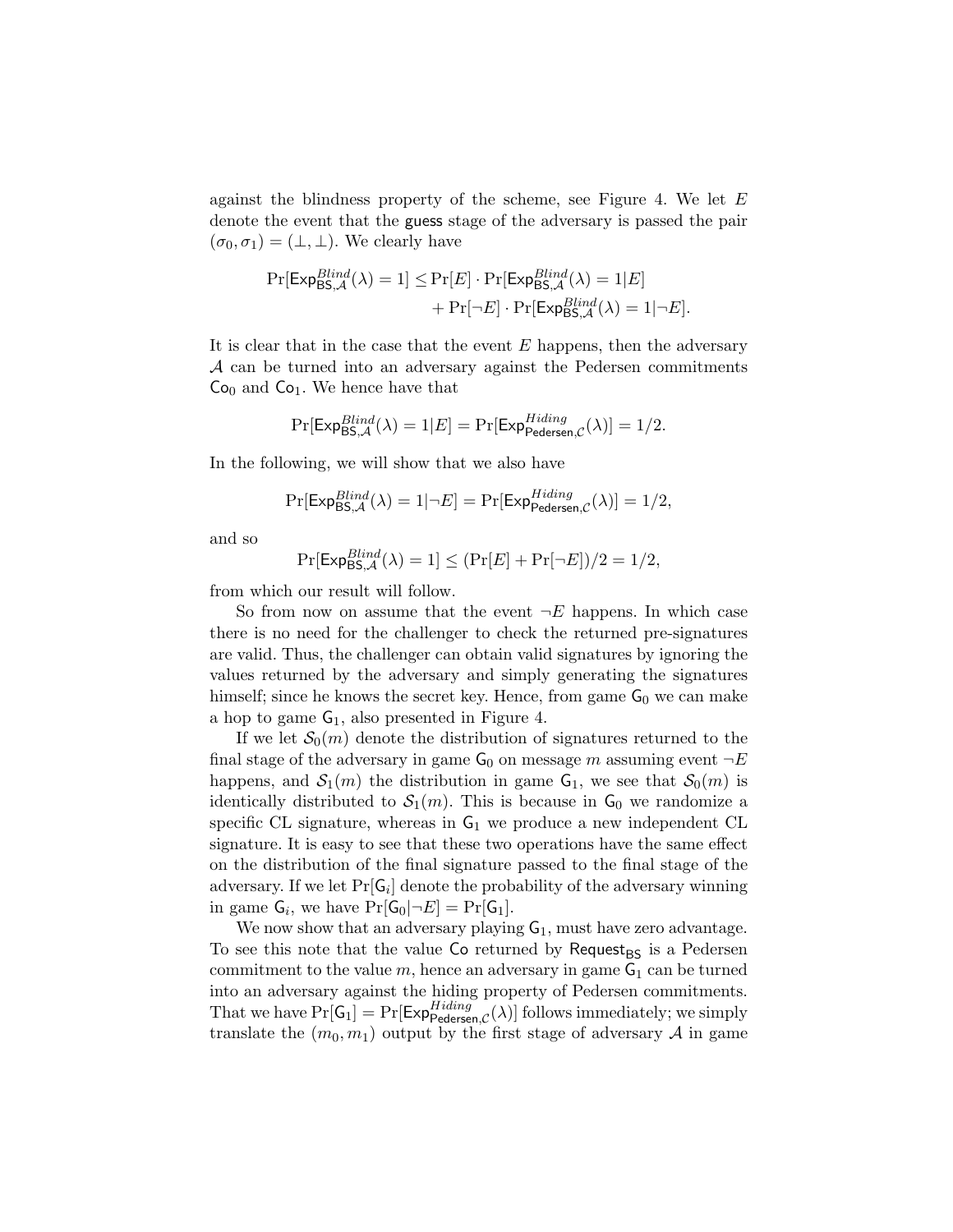#### Game  $G_0$ :  $- z \leftarrow \mathbb{F}_p, Z \leftarrow [z]P_1.$ - x, y ←  $\mathbb{F}_p$ ,  $(X, Y)$  ←  $([x]P_2, [y]P_2)$ .  $(m_0, m_1, \mathsf{St}_{\mathsf{find}}) \leftarrow \mathcal{A}(\mathsf{find}, (X, Y), (x, y), Z).$  $- b \leftarrow \{0, 1\}.$  $- r_0, r_1 \leftarrow \mathbb{F}_p \setminus \{0\}.$  $-$  Co<sub>b</sub>  $\leftarrow$   $[m_0]P_1 + [r_0]Z$ .  $-$  Co<sub>1−b</sub> ←  $[m_1]P_1 + [r_1]Z$ .  $(\beta_0, \beta_1, \mathsf{St}_{\mathsf{issue}}) \leftarrow \mathcal{A}(\mathsf{issue}, \mathsf{Co}_0, \mathsf{Co}_1, \mathsf{St}_{\mathsf{find}}).$ – Parse  $\beta_0$  as  $(A_b, B_b, C_b, D_b)$ . – Parse β<sup>1</sup> as (A1−b, B1−b, C1−b, D1−b). –  $C_0$  ←  $C_0$  –  $[r_0]D_0$ ,  $C_1$  ←  $C_1$  –  $[r_1]D_1$ .  $- t_0, t_1 \leftarrow \mathbb{F}_p \setminus \{0\}.$  $- \sigma_0 \leftarrow ([t_0] A_0, [t_0] B_0, [t_0] C_0).$  $- \sigma_1 \leftarrow ([t_1]A_1, [t_1]B_1, [t_1]C_1).$ – If either Verify<sub>BS</sub> $(m_0, \sigma_b, \mathsf{pk}_{\mathsf{BS}}) = 0$ or Verify<sub>BS</sub> $(m_1, \sigma_{1-b}, \mathsf{pk}_{\mathsf{BS}}) = 0$ •  $\sigma_0 \leftarrow \perp$  and  $\sigma_1 \leftarrow \perp$ .  $- b^* \leftarrow \mathcal{A}(\text{guess}, \sigma_0, \sigma_1, \text{St}_{\text{issue}}).$  $-$  Return 1 if  $b = b^*$  else return 0. Game $\mathsf{G}_1$ :  $- z \leftarrow \mathbb{F}_p, Z \leftarrow [z]P_1.$  $- x, y \leftarrow \mathbb{F}_p, (X, Y) \leftarrow ([x]P_2, [y]P_2).$  $(m_0, m_1, \mathsf{St}_{\mathsf{find}}) \leftarrow \mathcal{A}(\mathsf{find}, (X, Y), (x, y), Z).$  $- b \leftarrow \{0, 1\}.$  $- r_0, r_1 \leftarrow \mathbb{F}_p \setminus \{0\}.$  $-$  Co<sub>b</sub>  $\leftarrow$   $[m_0]P_1 + [r_0]Z$ . – Co<sub>1−b</sub> ←  $[m_1]P_1 + [r_1]Z$ .  $(\beta_0, \beta_1, \mathsf{St}_{\text{issue}}) \leftarrow \mathcal{A}(\text{issue}, \mathsf{Co}_0, \mathsf{Co}_1, \mathsf{St}_{\text{find}}).$  $- a_0, a_1 \leftarrow \mathbb{F}_p \setminus \{0\}.$  $- \sigma_0 \leftarrow ([a_0]P_1, [a_0 \cdot y]P_1, [a_0 \cdot x + a_0 \cdot x \cdot y \cdot m_0]P_1).$  $- \sigma_1 \leftarrow ([a_1]P_1, [a_1 \cdot y]P_1, [a_1 \cdot x + a_1 \cdot x \cdot y \cdot m_1]P_1).$  $- b^* \leftarrow \mathcal{A}(\text{guess}, \sigma_0, \sigma_1, \text{St}_{\text{issue}}).$  $-$  Return 1 if  $b = b^*$  else return 0.

Fig. 4. The two games  $G_0$  and  $G_1$ .

G1, into the challenge for the Pedersen hiding game; this provides the input into the second stage of adversary  $A$ ; the input to the third stage of adversary  $A$  is then independent of the values returned by our first game hop.

Note that the above proof holds even if the adversary can select the value of the secret key  $sk_{BS}$ , as long as the challenger is able to extract it so as to answer the queries for game  $G_1$ .

We now turn to show that our scheme is unforgeable.

Theorem 2. If the E-LRSW assumption holds then the above blind signature scheme is unforgeable. In particular, if  $A$  is an adversary against the unforgeability of the above blind signature scheme, then there is an adversary B which solves the E-LRSW problem such that

$$
\mathsf{Adv}_{\mathsf{BS}, \mathcal{A}}^{\mathit{Unforget}}(\lambda) = \mathsf{Adv}_{\mathsf{E-LRSW}, \mathcal{B}}(\lambda).
$$

*Proof.* Let  $A$  denote an adversary against the unforgeability experiment of the blind signature scheme. We shall use  $A$  to construct an algorithm which solves the E-LRSW problem. Let  $(\mathcal{P}, X, Y, Z)$  denote the input to the E-LRSW problem instance. Algorithm  $\beta$  sets up the CRS and the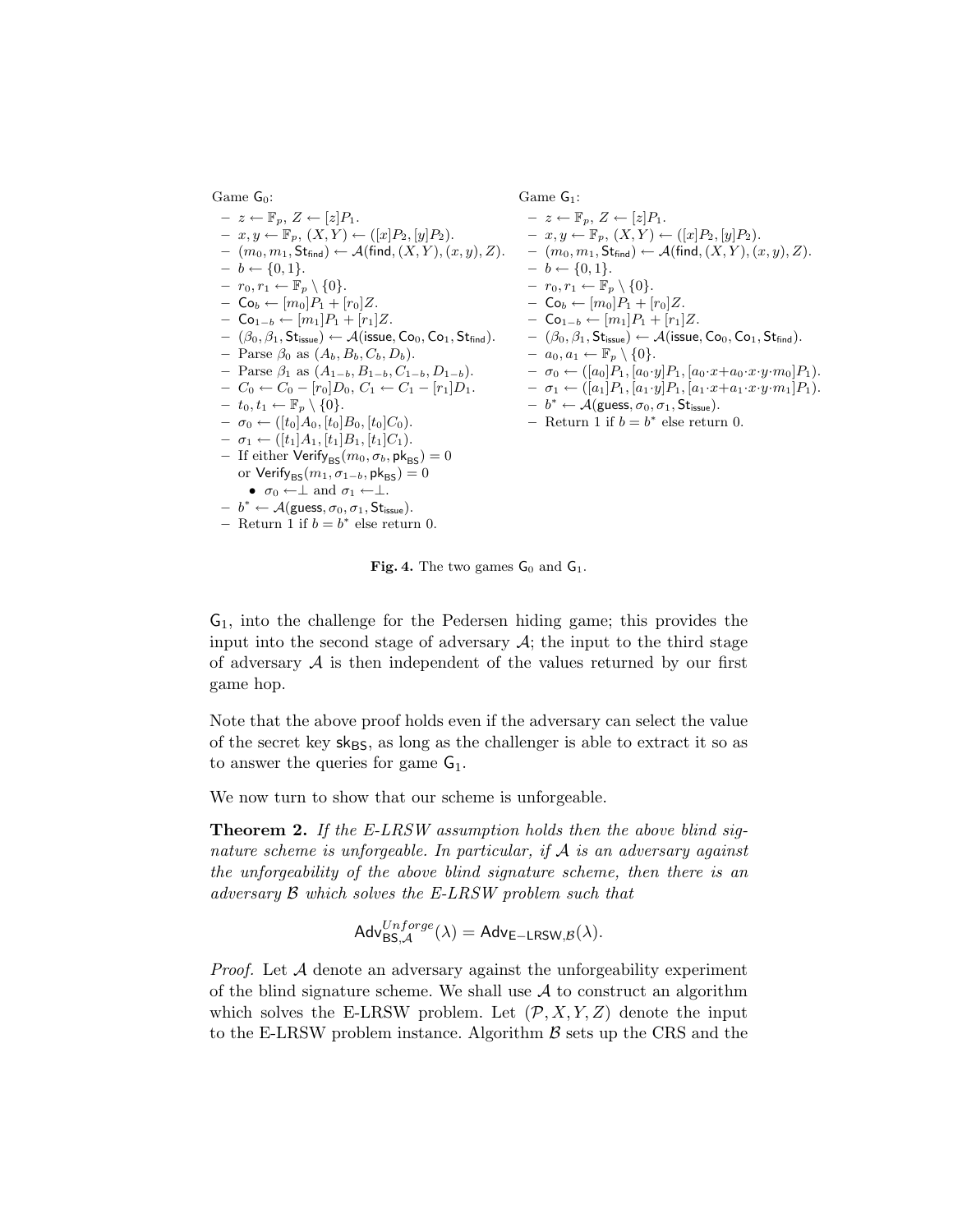public keys for the blind signature scheme by setting  $CRS_{BS} \leftarrow (\mathcal{P}, Z, \mathbb{F}_p \setminus \mathbb{F}_p)$  $\{0\}$  and  $pk_{BS} \leftarrow (X, Y)$ .

Algorithm  $\beta$  now calls adversary  $\mathcal A$ . At some point  $\mathcal A$  will make one of q queries to its Issue<sub>BS</sub> oracle. Algorithm  $\beta$  responds to a query on Co as follows: It passes the value Co to its E-LRSW oracle  $\mathcal{O}_{X,Y,Z}^E$  so as to obtain a tuple

$$
(A, B, C, D) = (A, [y]A, [x + t \cdot x \cdot y]A, [x \cdot y \cdot z]A),
$$

where  $\mathsf{Co} = [t]P_1$ . Notice that if  $t = m + r \cdot z$  then  $(A, B, C, D)$  is a valid response for the commitment to the message m. The tuple  $(A, B, C, D)$ is now passed back to algorithm  $\mathcal{A}$ .

Eventually, A will terminate by outputting a set of  $q + 1$  tuples  $(m_i, A_i, B_i, C_i)$  where  $(A_i, B_i, C_i)$  is a valid CL signature on  $m_i$ . By returning this list to its challenger, the adversary thereby solves the E-LRSW assumption.

Note that if we have modified the protocol such that the signer appends a NIZK proof of correctness of its response, then the above proof can be applied in the case where the adversary generates his own secret keys; as long as one adds an additional game-hop to enable the extraction of the witness underlying the NIZK proof system. This is a standard technique so we leave it to the reader.

### 6 Acknowledgements

The authors would like to thank the EU projects CACE, eCrypt-2 and the ERC Advanced Grant to Nigel Smart for funding the work in this paper. The second author was supported by the EPSRC under grant EP/H043454/1, and was also partially funded by a Royal Society Wolfson Merit Award, and Google Inc. The authors would like to thank Bogdan Warinschi for useful conversations whilst the work was carried out.

#### References

- 1. M. Abe. A secure three-move blind signature scheme for polynomially many signatures. In Advances in Cryptology – Eurocrypt 2001, Springer LNCS 2045 , 136–151, 2001.
- 2. M. Abe, G. Fuchsbauer, J. Groth, K. Haralambiev and M. Ohkubo. Structurepreserving signatures and commitments to group elements. In Advances in Cryptology – Crypto 2010, Springer LNCS 6223, 209–236, 2010.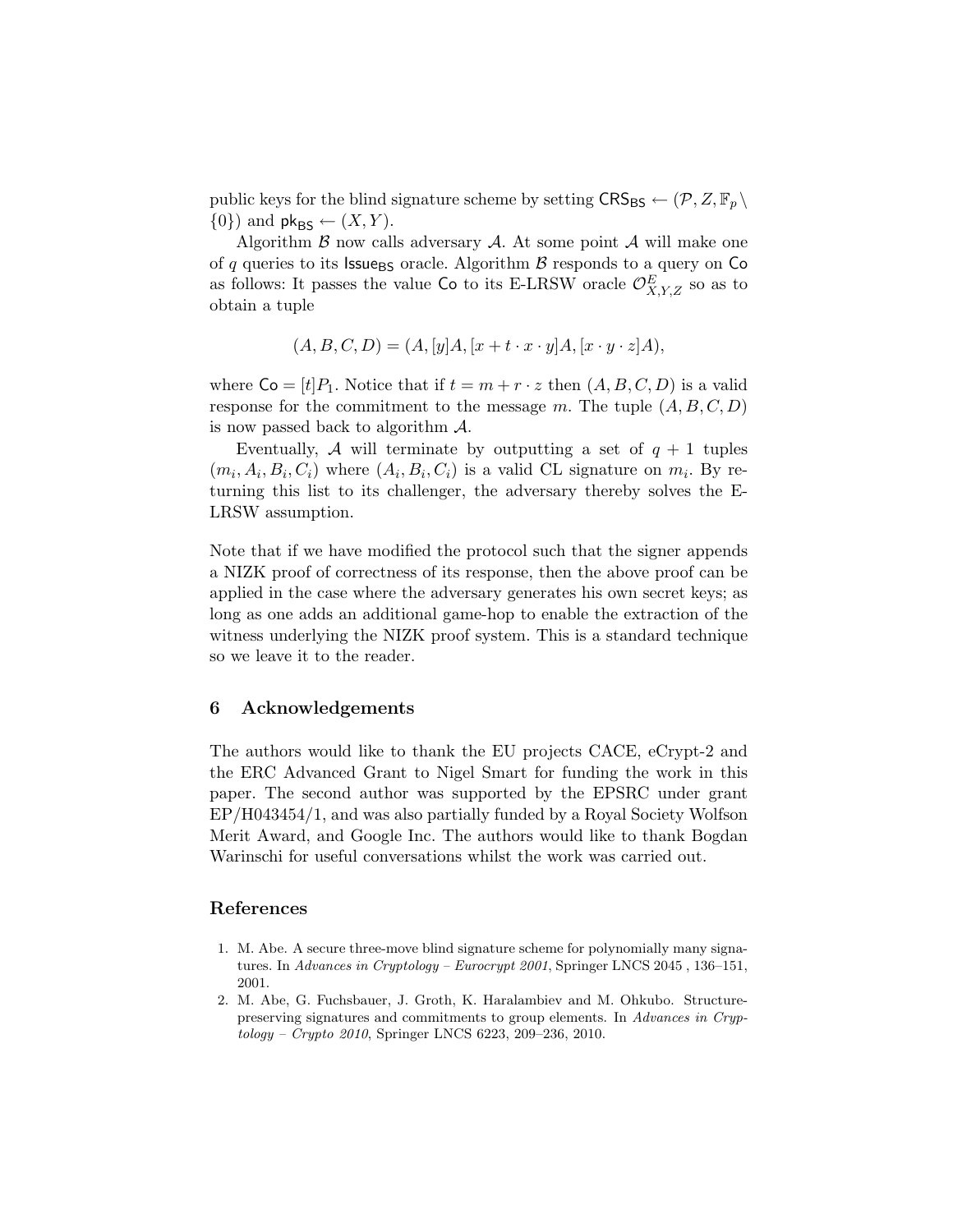- 3. M. Bellare, C. Namprempre, D. Pointcheval, and M. Semanko. The one-more-RSAinversion problems and the security of Chaum's blind signature scheme. Journal of Cryptology, 16(3), 185–215, 2003.
- 4. M. Bellare and P. Rogaway. The exact security of digital signatures How to sign with RSA and Rabin. In Advances in Cryptology – Eurocrypt '96, Springer LNCS 1070, 399–416, 1996.
- 5. A. Boldyreva. Efficient threshold signatures, multisignatures and blind signatures based on the Gap-Diffie-Hellman-Group signature scheme. In Public Key Cryp $to graphy - PKC 2003$ , Springer LNCS 2567, 31-46, 2003.
- 6. D. Boneh and X. Boyen. Short signatures without random oracles. Journal of Cryptology, 21(2), 149-177, 2008.
- 7. D. Boneh, B. Lynn and H. Shacham. Short signatures from the Weil pairing. *Journal of Cryptology*,  $17(4)$ ,  $297-319$ ,  $2004$ .
- 8. X. Boyen and B. Waters. Full-domain subgroup hiding and constant-size group signatures. In Public Key Cryptography – PKC 2007, Springer LNCS 4450, 1–15, 2007.
- 9. J. Camensich, M. Koprowski and B. Warinschi. Efficient blind signatures without random oracles. In Security in Communication Networks – SCN 2004, Springer LNCS 3352, 134–148, 2004.
- 10. J. Camenisch and A. Lysyanskaya. Signature schemes and anonymous credentials from bilinear maps. In Advances in Cryptology – CRYPTO 2004, Springer LNCS 3152, 56–72, 2004.
- 11. D. Chaum. Blind signatures for untraceable payments. In Advances in Cryptology  $-$  CRYPTO 1982, Plenum Press, 199-203, 1983.
- 12. L. Chen, P. Morrissey and N.P. Smart. DAA: Fixing the pairing based protocols. IACR e-print 2009/198. http://eprint.iacr.org/2009/198.
- 13. M. Fischlin. Round-optimal composable blind signatures in the common reference string model. In Advances in Cryptology – CRYPTO 2006, Springer LNCS 4117, 60–77, 2006.
- 14. G. Fuchsbauer. Automorphic signatures in bilinear groups and an application to round-optimal blind signatures. IACR e-print 2009/320. http://eprint.iacr. org/2009/320.
- 15. S. Galbraith, K. Paterson and N.P. Smart. Pairings for cryptographers. Discrete Applied Mathematics, 156, 3113–3121, 2008
- 16. S. Garg, V. Rao, A. Sahai, D. Schröder and D. Unruh. Round optimal blind signatures. In Advances in Cryptology – CRYPTO 2011, Springer LNCS 6841, 630–648, 2011.
- 17. J. Groth and A. Sahai. Efficient non-interactive proof systems for bilinear groups. In Advances in Cryptology – EUROCRYPT 2008, Springer LNCS 4965, 415–432, 2008.
- 18. J. Groth and A. Sahai. Efficient non-interactive proof systems for bilinear groups (full version). http://www.brics.dk/~jg/WImoduleFull.pdf
- 19. T. Jager and A. Rupp. The semi-generic group model and applications to pairingbased cryptography. In Advances in Cryptology – ASIACRYPT 2010, Springer LNCS 6477, 539–556, 2010.
- 20. A. Juels, M. Luby and R. Ostrovsky. Security of blind digital signatures. In Advances in Cryptology – CRYPTO '97, Springer LNCS 1294, 150–164, 1997.
- 21. A. Kiayias and H.-S. Zhou. Concurrent blind signatures without random oracles. In Security and Cryptography for Networks – SCN 2006, Springer LNCS 4116, 49–62, 2006.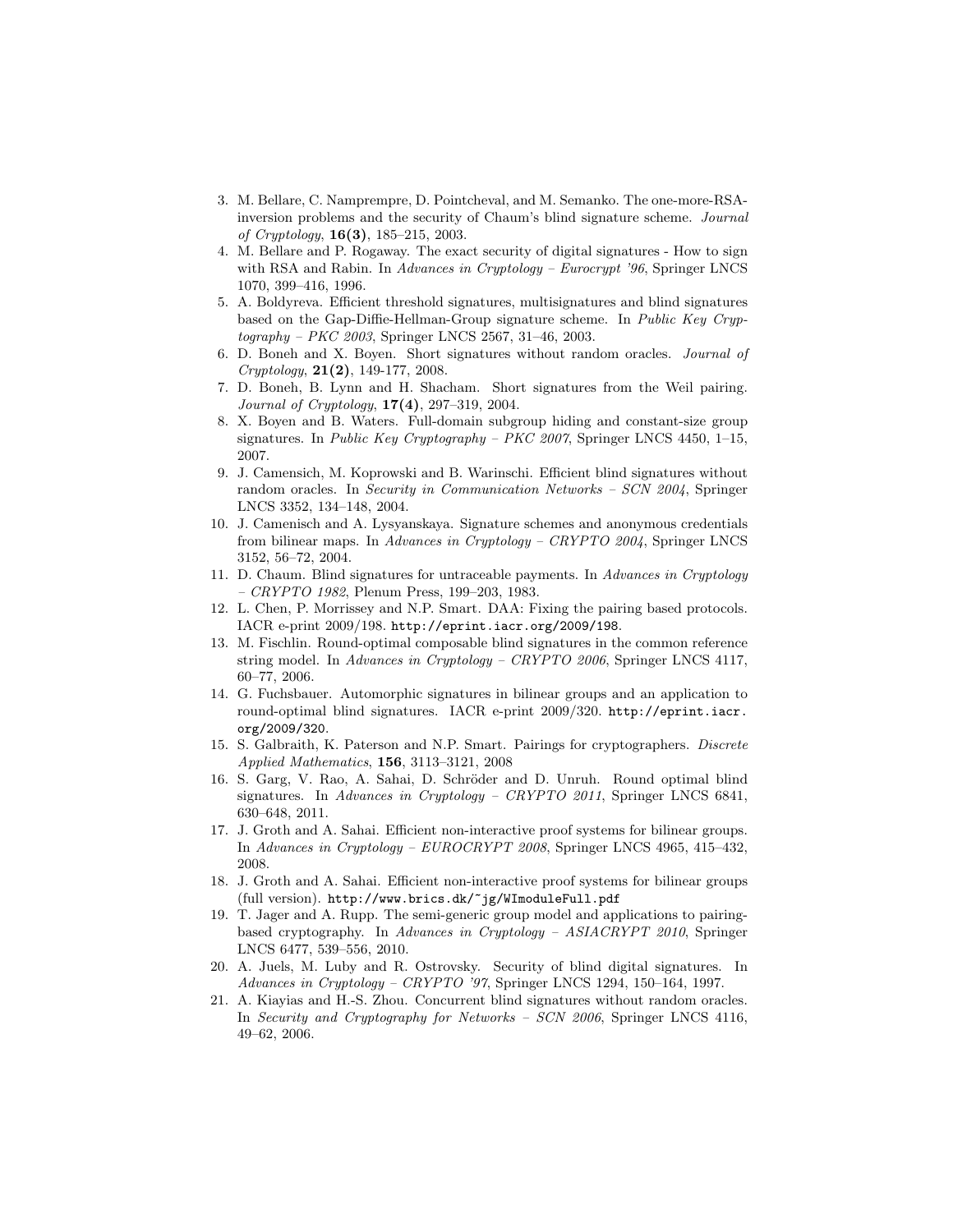- 22. A. Lysyanskaya, R. Rivest, A. Sahai and S. Wolf. Pseudonym systems. In Selected Areas in Cryptography –  $SAC$  1999, Springer LNCS 1758, 184–199, 1999.
- 23. U. Maurer. Abstract models of computation in cryptography. In Cryptography and Coding 2005, Springer LNCS 3796, 1–12, 2005.
- 24. M. Naor. On cryptographic assumptions and challenges. In Advances in Cryptology  $-$  Crypto 2003, Springer LNCS 2729, 96–109, 2003.
- 25. T. Okamoto. Efficient blind and partially blind signatures without random oracles. In Theory of Cryptography Conference –  $TCC$  2006, Springer LNCS 3876, 80–99, 2006.
- 26. T.P. Pedersen. Non-interactive and information-theoretic secure verifiable secret sharing. In Advances in Cryptology – CRYPTO '91, Springer LNCS 576, 129–140, 1991.
- 27. D. Pointcheval and J. Stern. Security arguments for digital signatures and blind signatures. Journal of Cryptology,  $13(3)$ ,  $361-396$ ,  $2000$ .
- 28. J. T. Schwartz. Fast Probabilistic Algorithms for Verification of Polynomial Identities. In J. ACM, 27, 701–717, 1980.
- 29. V. Shoup. Lower bounds for discrete logarithms and related problems. In Advances in Cryptology – Eurocrypt 1997, Springer LNCS 1233, 256–266, 1997.

## A E-LRSW in the Generic Group Model

We now show that the E-LRSW assumption holds in the GGM. Whilst not providing complete evidence that a given problem is hard, a GGM proof can be used to gain confidence in an underlying assumption. For more details of the GGM and its application to other problems, see [29, 23]. One could also examine the problem in terms of the semi-generic group model of [19], however we feel this would not add anything as the problem in  $\mathbb{G}_T$  one would reduce security to would be almost identical to the initial input problem.

Our model used below models the groups  $\mathbb{G}_1, \mathbb{G}_2$  and  $\mathbb{G}_T$  as generic groups, and in addition gives the adversary access to an oracle which simulates the pairing operation.

**Theorem 3.** Let A denote an adversary in the generic group model against the E-LRSW assumption. Assume  $A$  makes  $q_G$  queries to the group operations,  $q_P$  queries to the pairing and  $q_O$  queries to the E-LRSW oracle  $\mathcal{O}^E$ . If we set  $n = 5 + q_G + 4q_O + q_P$  then the probability of the adversary winning the E-LRSW game is  $O(n^2 \cdot q_O/p)$ , where p is the (prime) order of the generic group.

Proof. A GGM adversary against E-LRSW works by interacting with the group operations, pairing and  $\mathcal{O}^E$  oracles via group handles. We first present how the adversary uses these handles to provide access to these operations. Different authors use slightly different notions as to how this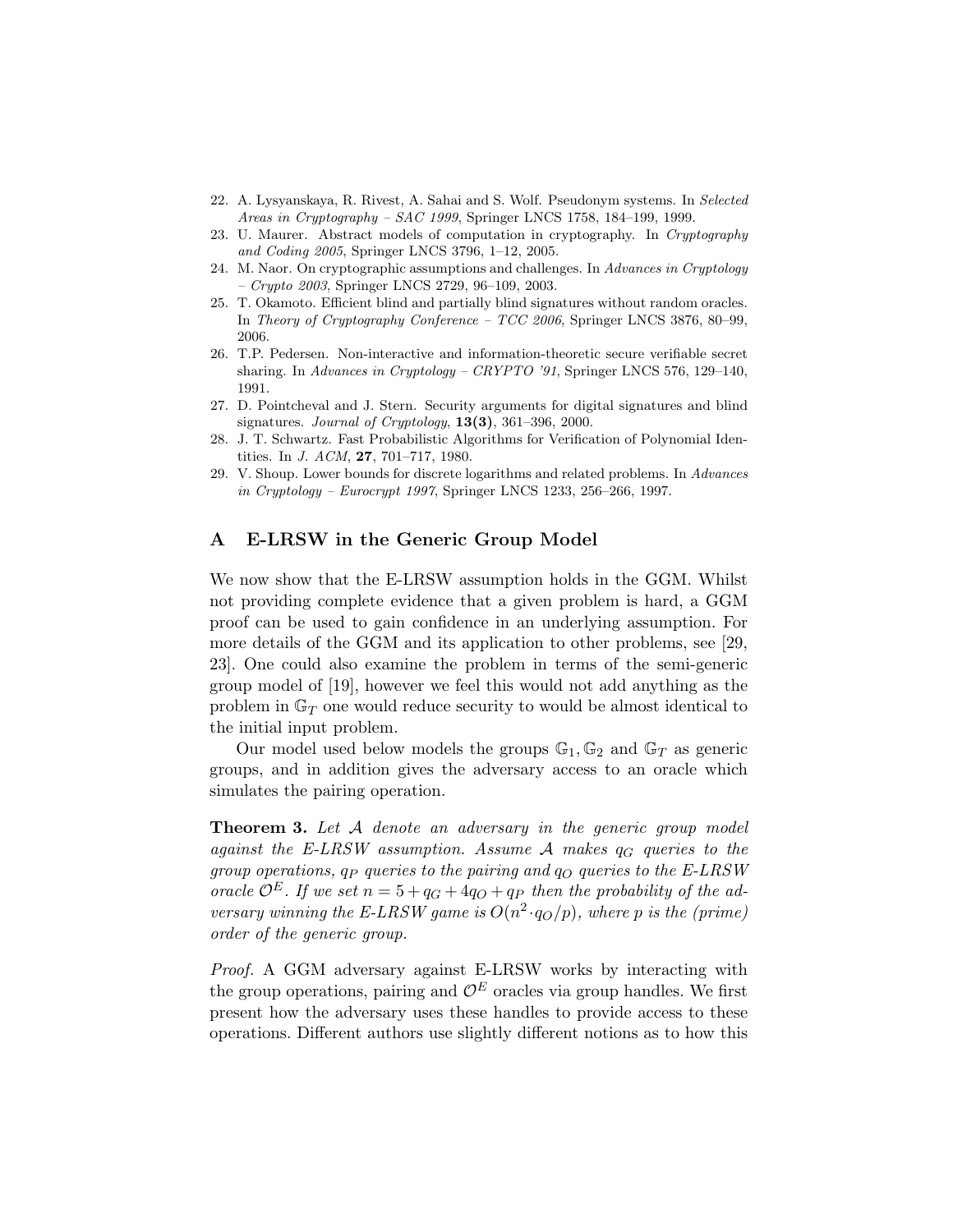is done, but all are essentially equivalent. The challenger keeps three lists  $\mathcal{G}_1, \mathcal{G}_2, \mathcal{G}_T$  of pairs  $(\sigma, P)$  where  $\sigma$  is a "random" encoding of the group element chosen from some set S with  $\#\mathcal{S} > 3 \cdot p$ , and P is some polynomial in  $\mathbb{F}_p[X, Y, Z, A_1, \ldots, A_{q_O}]$ . We take the simplified GGM model in which adversaries are unable to generate completely random elements independently, i.e. new elements can only be produced using the algorithms below. This is purely for exposition, one can modify our following argument to cope with this additional ability, but at the expense of introducing an increase in the number of indeterminants.

To each list we associate an Update operation, that takes as input the specific list  $\mathcal{G}$ , and a polynomial P. The function  $\mathsf{Update}(\mathcal{G}, P)$  searches the list for a pair whose second component is equal to  $P$ , if it finds one then it returns the first component as a result. Otherwise a new element  $\sigma$ is pulled from  $\mathcal{S}$ , distinct from all other elements in  $\mathcal{S}$  used so far, and the pair  $(\sigma, \mathcal{P})$  is added to the list. The value  $\sigma$  is then returned. The values  $\sigma$  are the handles used by the adversary to represent the group elements; note the adversary at no point gets access to the second element in the pairs.

The lists are first initialized by executing the following five operations:

Update( $\mathcal{G}_1$ , 1), Update( $\mathcal{G}_1$ , Z), Update( $G_2$ , 1), Update( $G_2$ , X), Update( $G_2$ , Y).

The adversary now interacts with these lists via the following operations.

GROUP OPERATIONS: The adversary has access to three oracles  $\mathcal{O}_1, \mathcal{O}_2, \mathcal{O}_T$ which allow him access to the group operations, via a subtraction operation. On a call to  $\mathcal{O}_i(\sigma_1, \sigma_2)$  the challenger searches list  $\mathcal{G}_i$  for pairs of the form  $(\sigma_1, P_1)$  and  $(\sigma_2, P_2)$ . If two such pairs do not exist then the challenger returns ⊥. Otherwise, the challenger returns to the adversary the output of  $\mathsf{Update}(\mathcal{G}_i, P_1 - P_2).$  Given a subtraction operation we can define the identity  $\mathcal{O}_{\mathcal{G}_i}$  of the group via  $\mathcal{O}_i(\sigma, \sigma)$ , negation  $-\sigma$  via  $\mathcal{O}_i(\mathcal{O}_{\mathcal{G}_i}, \sigma)$ , and hence addition via  $\mathcal{O}_i(\sigma_1, -\sigma_2)$ .

PAIRING OPERATION: The adversary has access to an oracle  $\mathcal{O}_P$ . When called with  $\mathcal{O}_P(\sigma_1, \sigma_2)$  the challenger searches the list  $\mathcal{G}_1$  for a pair of the form  $(\sigma_1, P_1)$ , and the list  $\mathcal{G}_2$  for a pair of the form  $(\sigma_2, P_2)$ . Again, if no such pairs are found to exist then the challenger returns ⊥. Otherwise, the challenger returns to the adversary the output of  $Update(\mathcal{G}_T, P_1 \cdot P_2)$ . E-LRSW ORACLE: The adversary may make up to  $q_0$  queries of the

oracle  $\mathcal{O}^{E}(\sigma)$ . We let *i* denote the *i*th such query. Upon receiving such a request, the challenger searches the  $\mathcal{G}_1$  list for a pair  $(\sigma, P)$ . If no such pair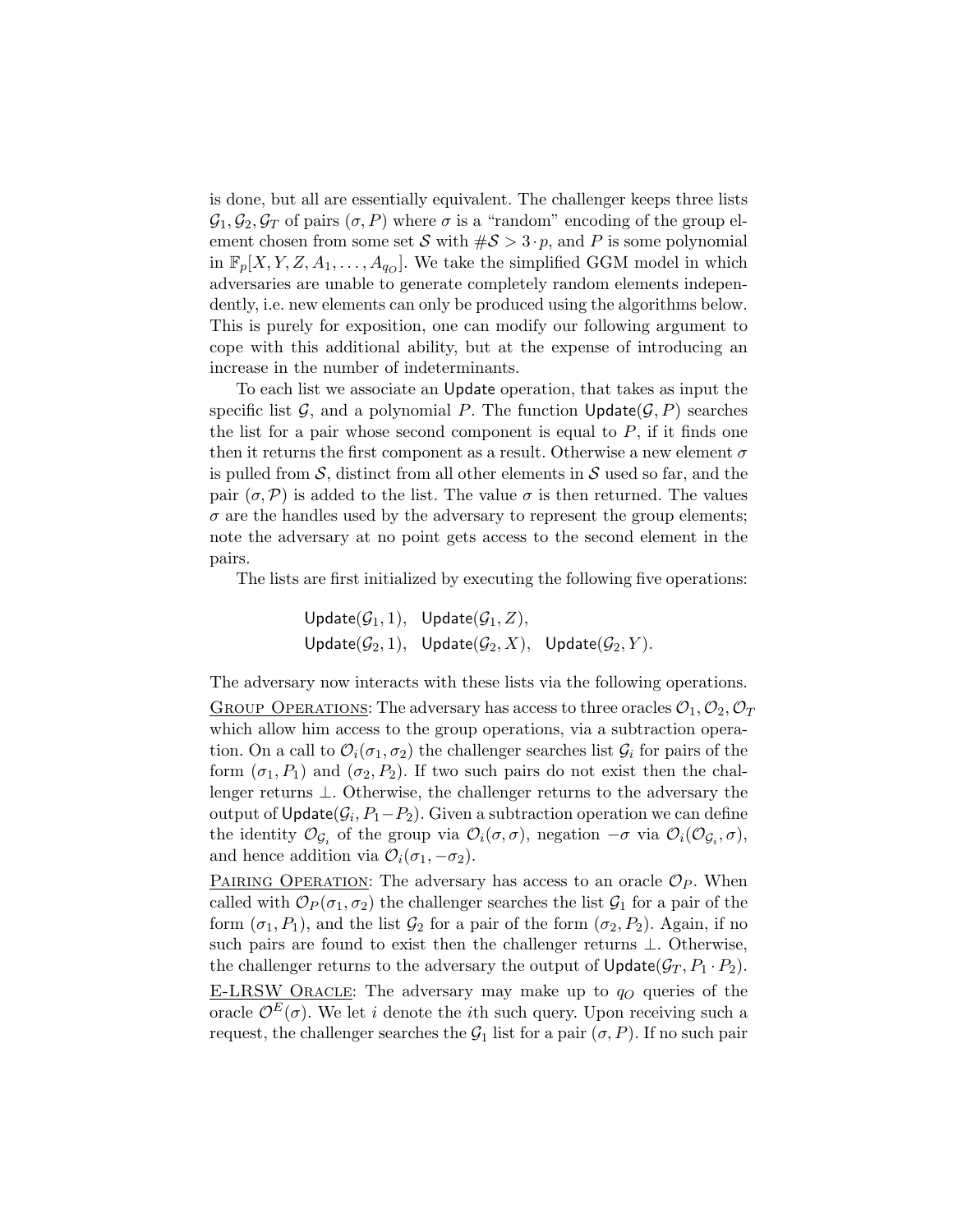exists then the challenger returns ⊥. Otherwise, the challenger executes the operations, where  $A_i, X, Y$  and  $Z$  are the indeterminants introduced above,

$$
\sigma_A \leftarrow \mathsf{Update}(\mathcal{G}_1, A_i), \quad \sigma_B \leftarrow \mathsf{Update}(\mathcal{G}_1, A_i \cdot Y), \sigma_C \leftarrow \mathsf{Update}(\mathcal{G}_1, A_i \cdot X \cdot (1 + Y \cdot P)), \quad \sigma_D \leftarrow \mathsf{Update}(\mathcal{G}_1, A_i \cdot X \cdot Y \cdot Z).
$$

Returning the tuple  $(\sigma_A, \sigma_B, \sigma_C, \sigma_D)$  to the adversary.

Using these oracles we can simulate the entire run of the adversary in the GGM, i.e. the adversary may make no decision which depends on the particular encoding of group elements used. Notice after executing these operations the total number of non-constant polynomials contained in the three lists  $\mathcal{G}_1, \mathcal{G}_2$  and  $\mathcal{G}_T$  is bounded from above by  $m = 5 + q_G + 4q_O + q_P$ .

We wish to show that the probability of such an adversary being successful is negligibly small. Thus, assume the adversary is successful in solving the E-LRSW problem. It will therefore eventually output a set of  $q_O + 1$  tuples

$$
\left\{m_i, \sigma_A^{(i)}, \sigma_B^{(i)}, \sigma_C^{(i)}\right\}_{i=1}^{q_O+1}
$$

where  $m_i \in \mathbb{F}_p \setminus \{0\}$  are distinct and  $\sigma_A^{(i)}$  $\overset{(i)}{A},\overset{(i)}{\sigma_B^{\textcolor{red}{(i)}}}$  $\overset{(i)}{B}, \overset{(i)}{\sigma_C^{\textcolor{blue}(i)}}$  $C^{(i)}$  are handles on group elements in  $\mathbb{G}_1$ . We let  $P_A^{(i)}$  $P_A^{(i)}, P_B^{(i)}, P_C^{(i)}$  denote the associated polynomials related to these handles in the list  $\mathcal{G}_1$ .

As the output is supposed to correspond to a solution to the E-LRSW problem, these output polynomials can be assumed to satisfy, for some assignment  $(x, y, z, a_1, \ldots, a_{q_O}) \in \mathbb{F}_p^{3+q_O}$  to the variables  $(X, Y, Z, A_1, \ldots, A_{q_O}),$ the two equations

$$
(Y \cdot P_A^{(i)} - P_B^{(i)})(x, y, z, a_1, \dots, a_{q_O}) = 0,
$$
  

$$
(X \cdot P_A^{(i)} + X \cdot m_i \cdot P_B^{(i)} - P_C^{(i)})(x, y, z, a_1, \dots, a_{q_O}) = 0.
$$

From this we wish to derive a contradiction, i.e. conclude that the adversary cannot solve the E-LRSW assumption in the GGM.

Typically, a proof in the GGM proceeds by showing that the probability of an assignment to the variables resulting in either the output equations being satisfied, or two polynomials on the lists being equal at this assignment, is negligible. In most proofs it is obvious that the output polynomials do not result in the checking equations which are identically zero, however in our situation this is not obvious. In other words, it is not obvious that we do not have, for all  $i$ , that

$$
Y \cdot P_A^{(i)} - P_B^{(i)} \equiv X \cdot P_A^{(i)} + X \cdot m_i \cdot P_B^{(i)} - P_C^{(i)} \equiv 0.
$$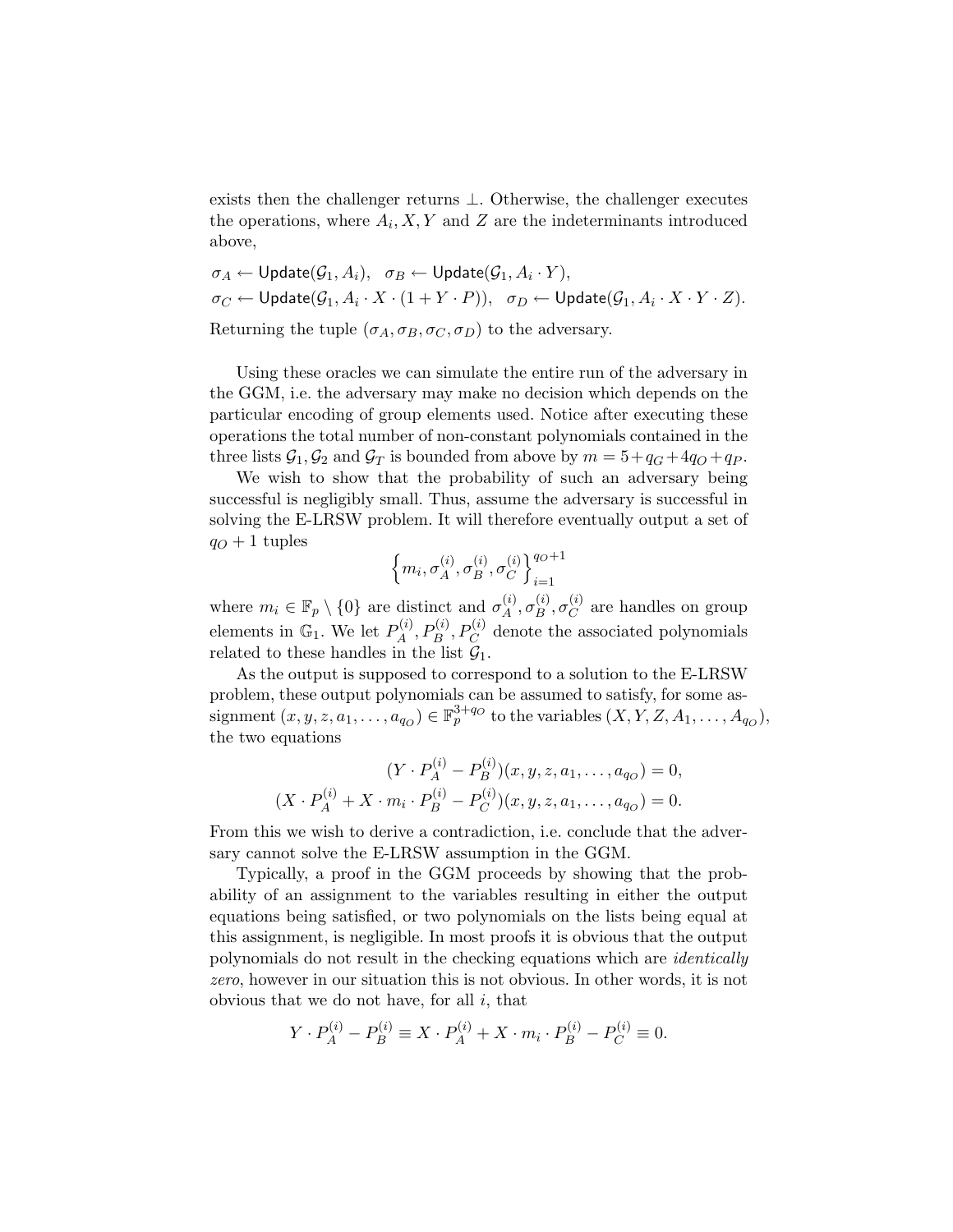Thus, we divide the proof into demonstrating three properties:

- Firstly, that the above set of equations is not identically zero. If this holds then we will be able to apply the standard Schwartz-Zippel lemma [28].
- Secondly, that the adversary does not learn, for a specific assignment to the variables, that it is not interacting with genuine group oracles. In other words, we apply the Schwartz-Zippel lemma to pairs of the resulting equations in the adversary's lists.
- Thirdly, that the chance of a specific assignment to the variables, satisfying the above set of (non-trivial) equalities is negligible. In this case, we apply the Schwartz-Zippel lemma to the output set of equations, having already determined by the first step that they are not identically zero.

Before examining these properties, we notice that the degree of the polynomials in  $\mathcal{G}_1, \mathcal{G}_2$  and  $\mathcal{G}_T$  can only be raised by application of the  $\mathcal{O}_P$  and  $\mathcal{O}^E$  oracles. Indeed, if  $q_O$  is the total number of queries to  $\mathcal{O}^E$  made by the adversary, then the total degree of all polynomials is bounded from above by  $d_{\text{max}} = 9 \cdot q_O + 1$ .

Property One: The first of these properties is often not addressed in GGM proofs since it is usually obvious that the required equation cannot hold for all assignments; consider, for example, the proof of difficulty of CDH in the GGM the output equation is a quadratic equation yet only linear operations on linear equations are allowed. Our situation is different, the oracle  $\mathcal{O}^E$  allows us to obtain solutions which hold for all assignments.

We first observe that if we are trying to construct polynomials  $P_A^{(i)}$ A such that  $P_B^{(i)} = Y \cdot P_A^{(i)}$  $P_A^{(i)}$ , for polynomials  $P_A^{(i)}$  $P_A^{(i)}, P_B^{(i)}$  in  $\mathcal{G}_1$ , then neither  $P_A^{(i)}$ A nor  $P_R^{(i)}$  can involve any terms in X. This fact follows from the nature  $B_{B}$  can involve any terms in  $A$ . This fact follows from the nature<br>of the oracle queries available to the adversary. To see this we proceed by induction, assume no such polynomial  $P_A^{(i)}$  $A^{(i)}_A$  exists which has positive degree in X at the point where A makes its jth query to the  $\mathcal{O}^E$  oracle. Clearly, this property holds when  $j = 0$ , so assume the property holds when at an arbitrary j. At the point of making the  $(j + 1)$ -th query, the adversary has been able to produce linear combinations of the polyomials available before the jth query, and those obtained from the jth query. This is because only the  $\mathcal{O}^E$  oracle allows the adversary to produce nonlinear operations on polynomials in the  $G_1$  list. But it is clear that the jth query (followed by linear operations) cannot result in two polynomial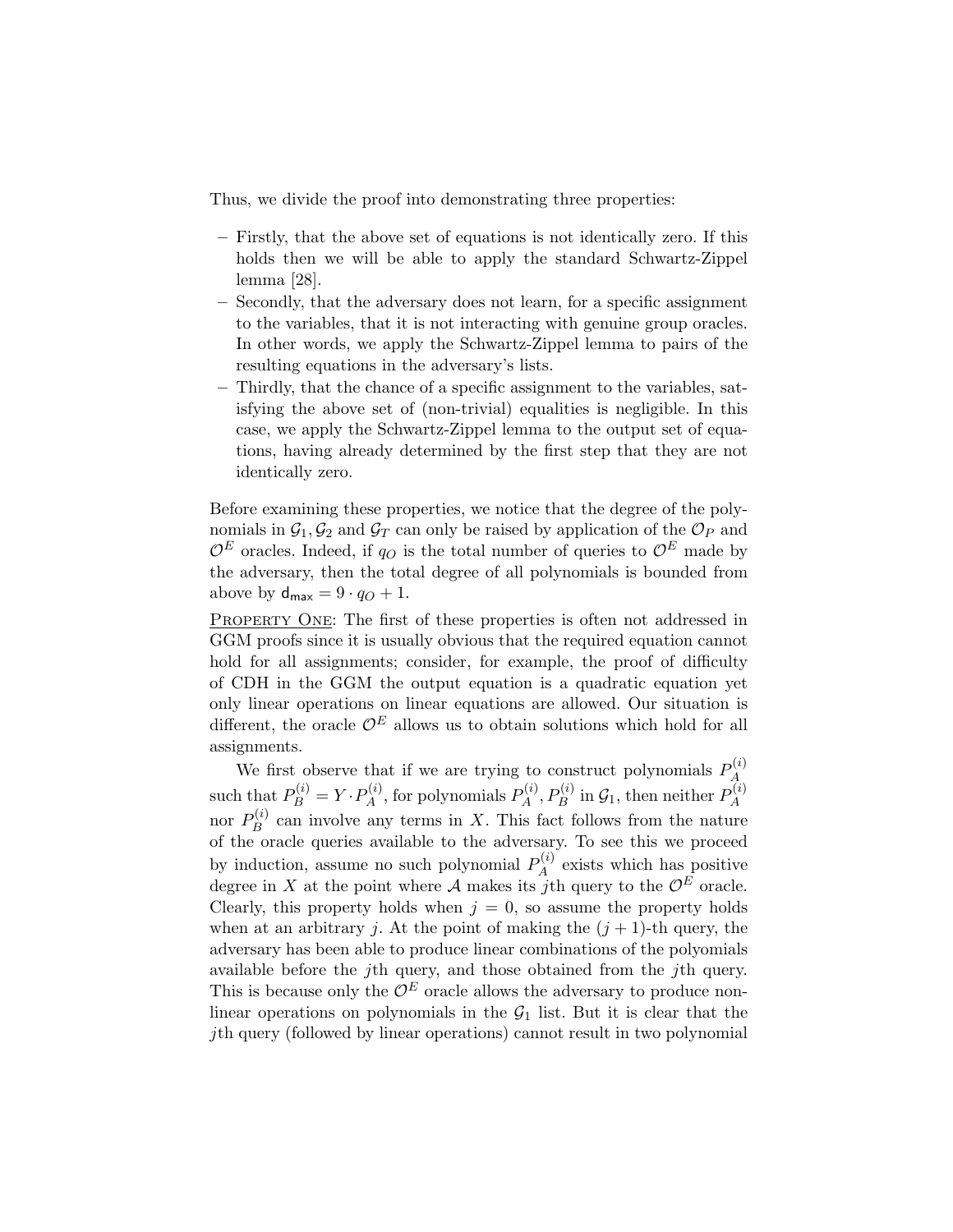with  $\deg_X(P_A^{(i)}$  $P_A^{(i)}$ )  $\geq 1$  and  $P_B^{(i)} = Y \cdot P_A^{(i)}$  $A^{(i)}$ . Similarly we can conclude that  $\mathrm{deg}_Z(P_A^{(i)}$  $P_A^{(i)}$ ) = 0.

From this, we conclude that we must have

$$
P_A^{(i)} = \sum_{j=1}^q r_{i,j} \cdot A_j \text{ and } P_B^{(i)} = \sum_{j=1}^q r_{i,j} \cdot Y \cdot A_j,
$$

for some integer values  $r_{i,j}$ . From which it follows that

$$
P_C^{(i)} = \sum_{j=1}^q r_{i,j} \cdot A_j \cdot X \cdot (1 + m_i \cdot Y). \tag{1}
$$

But the only way to produce a polynomial  $P_C^{(i)}$  $C^{(i)}$  in the list  $\mathcal{G}_1$ , using our provided operations, which is divisible by a single power of  $X$ , would be to add together multiples of the polynomials associated with the  $\sigma_C$  and  $\sigma_D$  values output by the  $\mathcal{O}^E$  oracle. In addition, the queries to this oracle would have been associated to polynomials of the form  $f_i+g_j \cdot Z$ , otherwise they could not then be used in constructing the output signatures. This means we have values  $s_{i,j}, t_{i,j}, f_j, g_j \in \mathbb{Z}_p$  such that

$$
P_C^{(i)} = \sum_{j=1}^q (s_{i,j} \cdot A_j \cdot X \cdot (1 + f_j \cdot Y + g_j \cdot Y \cdot Z) + t_{i,j} \cdot A_j \cdot X \cdot Y \cdot Z). \tag{2}
$$

Equating coefficients in equations  $(1)$  and  $(2)$  we find that we must have

$$
r_{i,j} = s_{i,j}, r_{i,j} \cdot m_i = s_{i,j} \cdot f_j, \text{ and } 0 = s_{i,j} \cdot g_j + t_{i,j},
$$

for all values  $1 \leq i \leq q_0 + 1$  and  $1 \leq j \leq q_0$ . If, for any specific value of i, we have  $s_{i,j} = 0$  for all values of j, then the ith output signature is of the form  $(A, B, C)$  where  $A = 0$ , which is disallowed. Hence, we must have, for each *i*, an index  $j_i$  such that  $s_{i,j_i} \neq 0$ . But this implies, by the above equations, that  $m_i = f_{j_i}$ , which itself implies that we must have two values  $i_0$  and  $i_1$  such that  $m_{i_0} = m_{i_1}$ . This contradicts the fact that all the messages should be distinct.

We conclude that the output of the adversary cannot correspond to a set of polynomial equations which hold for all possible variable assignments. Thus, the adversary must win, or tell it is in a simulation, via a specific assignment to the variables.

PROPERTY TWO: If the adversary learned it was interacting in a simulated game, there would exist two different polynomials  $P_1$  and  $P_2$  on one